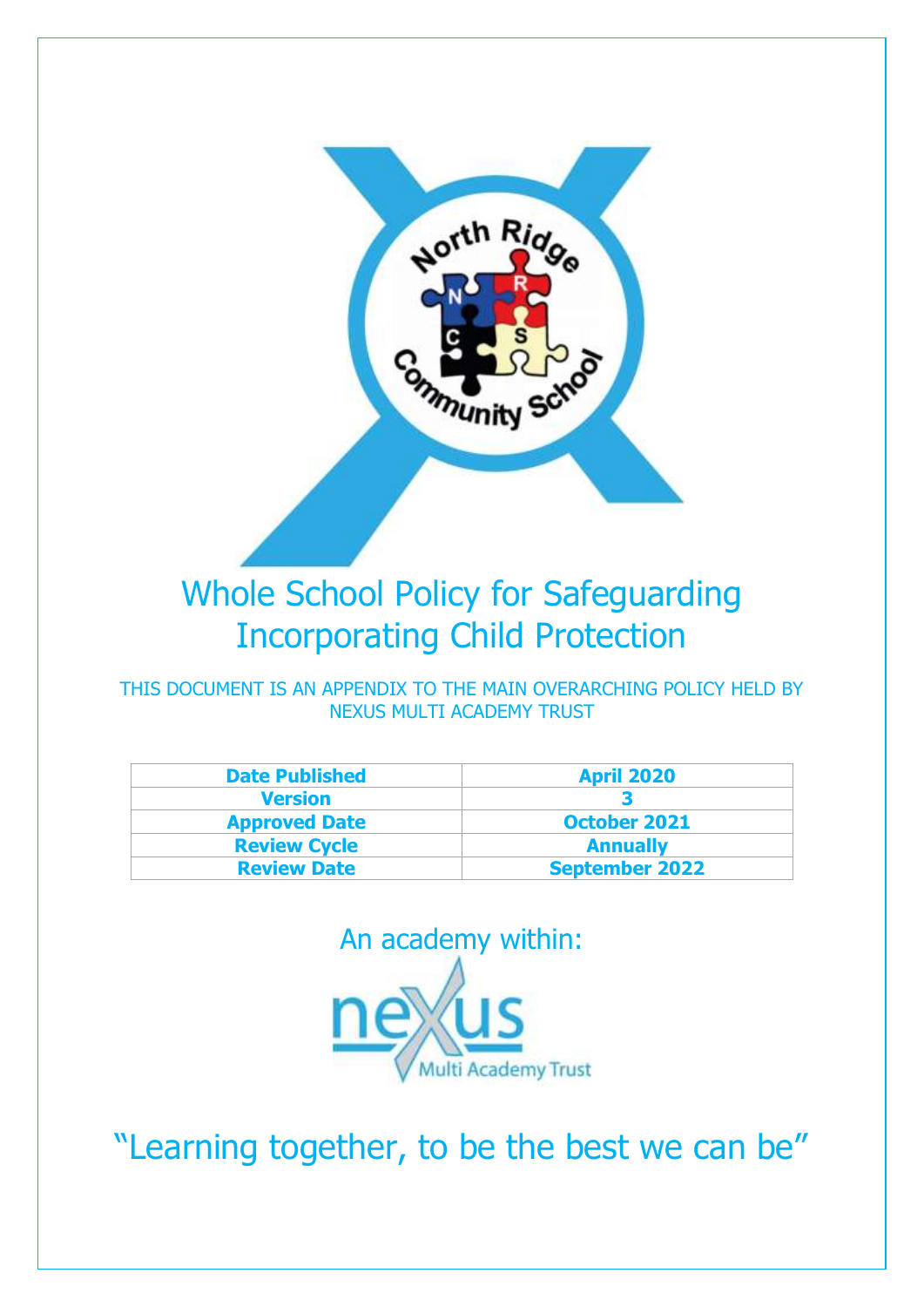

## 1. Purpose & Aims

- 1.1.The purpose of North Ridge Community School's safeguarding policy is to ensure every child who is a registered pupil at our school is safe and protected from harm. This means we will always work to:
- **Protect children and young people at our school from maltreatment;**
- **Prevent impairment of our children's and young people's health or** development;
- **Ensure that children and young people at our school grow up in circumstances** consistent with the provision of safe and effective care;
- Undertake that role so as to enable children and young people at our school to have the best outcomes.
- 1.2. This policy will give clear direction to staff, volunteers, visitors and parents about expected behaviour and our legal responsibility to safeguard and promote the welfare of all children at our school.
- 1.3.Our school fully recognises the contribution it can make to protect children from harm and supporting and promoting the welfare of all children who are registered pupils at our school. This will also include identifying children who may benefit from early help. The elements of our policy are prevention, protection and support.
- 1.4.This policy applies to anyone working on behalf of North Ridge Community School including senior managers and the board of trustees, paid staff, volunteers, visitors, agency staff and students.
- 1.5.To provide parents, staff and volunteers with the overarching principles that guide our approach to child protection/safeguarding.

## 2. Our Ethos

- 2.1. The child's welfare is of paramount importance. Our school will establish and maintain an ethos where pupils feel secure, are encouraged to talk, are listened to and are safe. Children at our school will be able to talk freely to any member of staff at our school if they are worried or concerned about something.
- 2.2. Everyone who comes into contact with children and their families has a role to play in safeguarding children. We recognise that all staff at our school plays a particularly important role as they are in a position to identify concerns early and provide help for children to prevent concerns from escalating. All staff are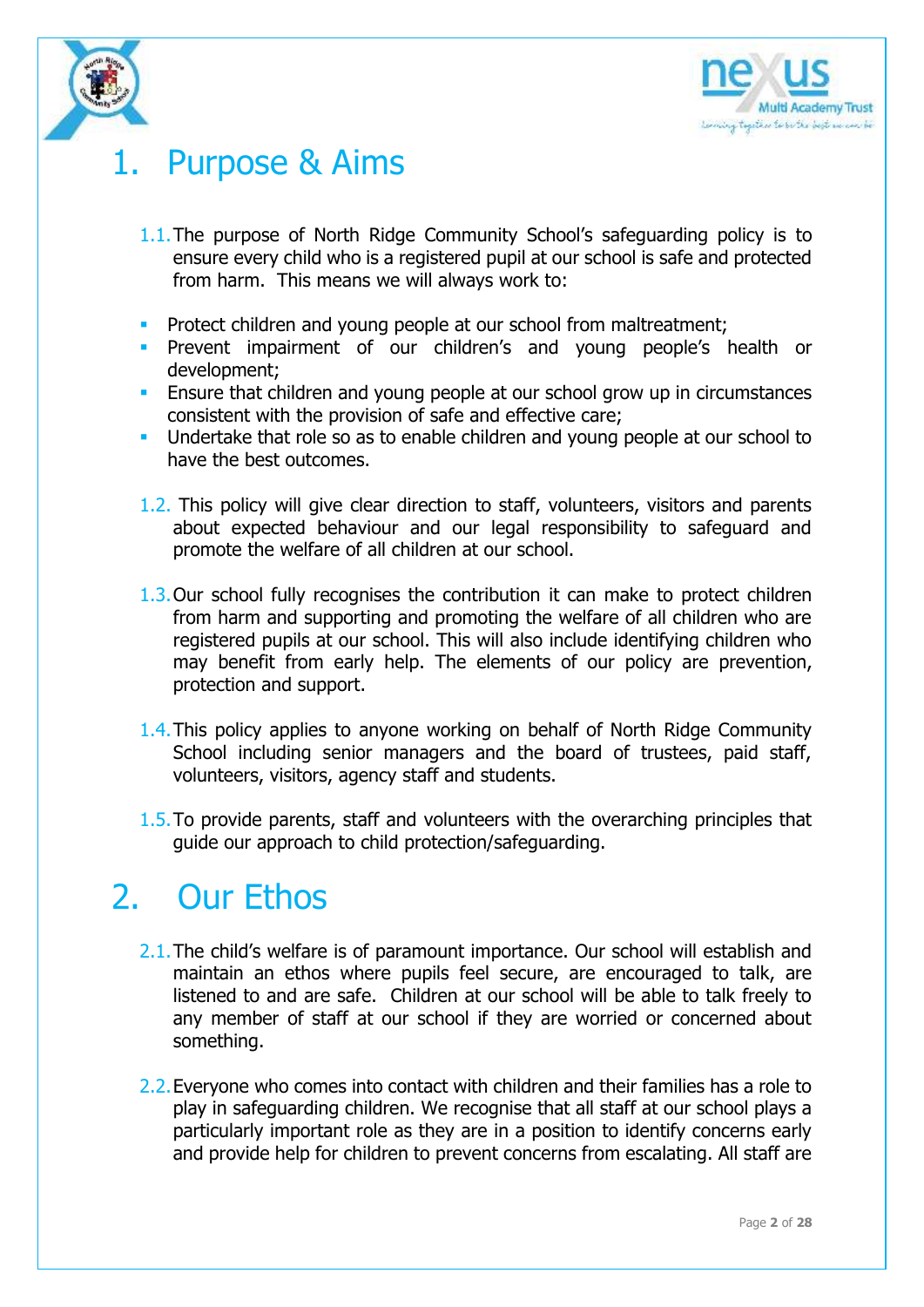



advised to maintain an attitude of **'it could happen here'** where safeguarding is concerned.

- 2.3.All staff and regular visitors will, through training and induction, know how to recognise indicators of concern, how to respond to a disclosure from a child and how to record and report this information. We will not make promises to any child and we will not keep secrets. Every child will know what the adult will have to do with any information they have chosen to disclose.
- 2.4. Throughout our curriculum we will provide activities and opportunities for children to develop the skills they need to identify risks and stay safe. This will also be extended to include material that will encourage our children to develop essential life skills. At North Ridge Community School, we use our PSHE/RSE and IT curriculums to provide opportunities for all children and young people to develop knowledge, skills and understanding on how to keep themselves safe from harm. Pupils are educated at a level that is appropriate to their age, stage and level of ability. They are encouraged to develop appropriate safeguarding vocabulary. The content of curriculum includes a broad range of safeguarding topics such as Bullying, CSE, CCE, Stranger Danger, Safe touching positive relationships and E-Safety.
- 2.5. At all times we will work in partnership and endeavour to establish effective working relationships with parents, carers and colleagues from other agencies in line with Working Together to Safeguard Children (July 2018).

# 3. Legal Framework

3.1. This policy has been drawn up on the basis of legislation, policy and guidance that seeks to protect children in England. [https://www.gov.uk/government/publications/safeguarding-children-and](https://www.gov.uk/government/publications/safeguarding-children-and-young-people/safeguarding-children-and-young-people)[young-people/safeguarding-children-and-young-people](https://www.gov.uk/government/publications/safeguarding-children-and-young-people/safeguarding-children-and-young-people)

# 4. Categories of Abuse

- 4.1.Abuse falls into 4 categories: **physical abuse, sexual abuse, emotional abuse and neglect.** Abuse and neglect are forms of maltreatment of a child. Somebody may abuse or neglect a child by inflicting harm or by failing to act to prevent harm. Children may be abused in a family or in an institutional or community setting, by those known to them or, more rarely, by a stranger. They may be abused by an adult or adults, or another child or children.
- 4.2.**Physical Abuse** may involve hitting, shaking, throwing, poisoning, burning or scalding, drowning, suffocating or otherwise causing physical harm to a child. Physical harm may also be caused when a parent or carer fabricates the symptoms of, or deliberately induces, illness in a child.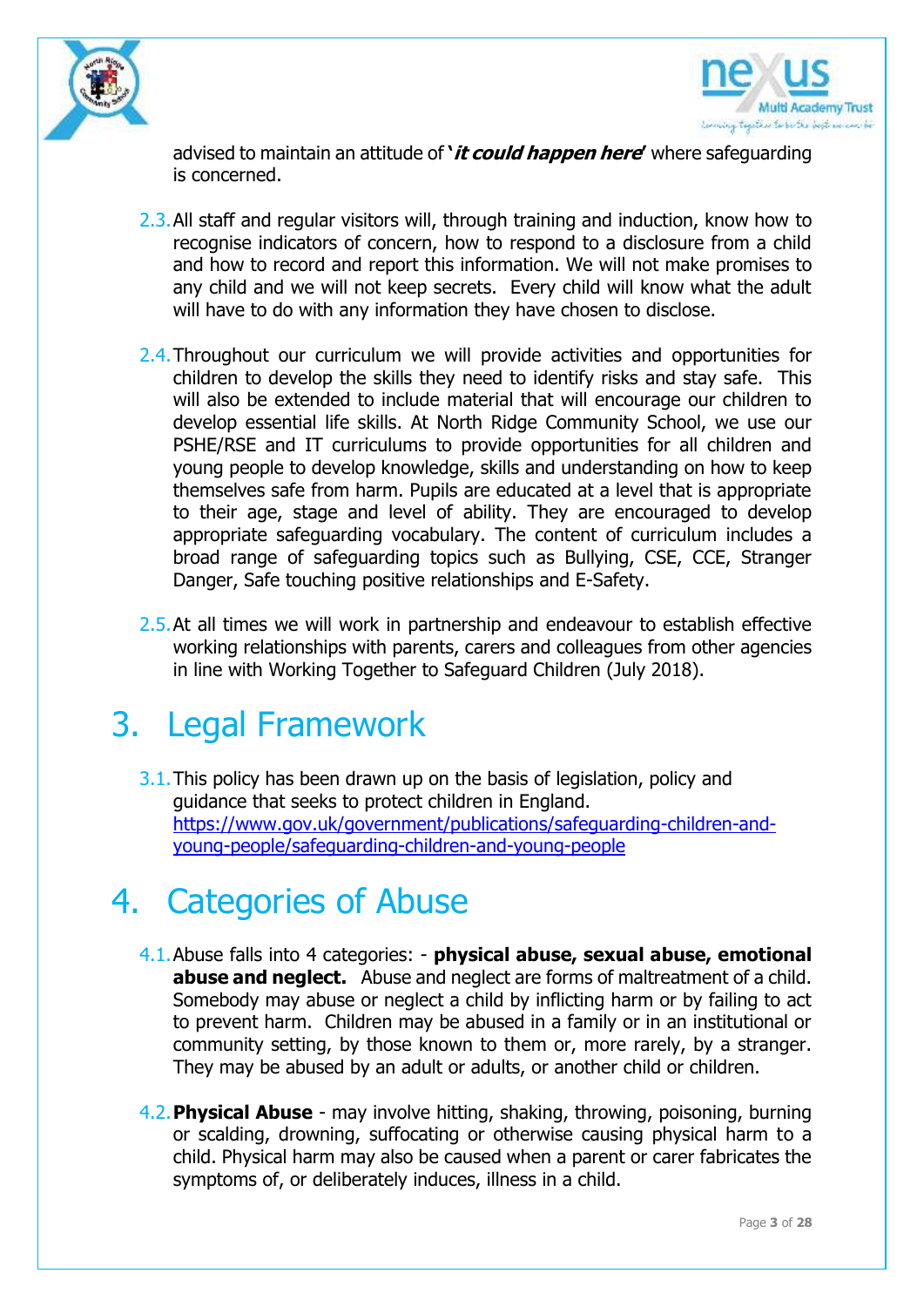



- 4.3.**Sexual Abuse** Involves forcing or enticing a child or young person to take part in sexual activities, not necessarily involving a high level of violence, whether or not the child is aware of what is happening. The activities may involve physical contact, including assault by penetration (for example, rape or oral sex) or non-penetrative acts such as masturbation, kissing, rubbing and touching outside of clothing.
- 4.4.It may also include non-contact activities, such as involving children in looking at, or in the production of, sexual images, watching sexual activities, encouraging children to behave in sexually inappropriate ways, or grooming a child in preparation for abuse (including via the internet).
- 4.5.**Emotional Abuse** Emotional abuse is the persistent emotional maltreatment of a child such as to cause severe and persistent adverse effects on the child's emotional development. It may involve conveying to children that they are worthless or unloved, inadequate or valued only insofar as they meet the needs of another person. It may also involve overprotection and limitation of exploration and learning, or preventing the child participating in normal social interaction. It may involve seeing or hearing the ill-treatment of another; it may involve serious bullying (including cyber bullying), causing children frequently to feel frightened or in danger, or the exploitation or corruption of children. Some level of emotional abuse is involved in all types of maltreatment of a child, though it may occur alone.
- 4.6.**Neglect**  may occur during pregnancy as a result of maternal substance abuse. Once a child is born, neglect may involve a parent or carer failing to:
	- **Provide adequate food, clothing and shelter**
	- **Protect a child from physical and emotional harm or danger**
	- **Ensure adequate supervision (including the use of inadequate care**givers)
	- **Ensure access to appropriate medical care or treatment**
	- It may also include neglect of, or unresponsiveness to, a child's basic emotional needs

#### 4.7.**Specific safeguarding issues include but are not limited to:**

#### 4.8.**Child Sexual Exploitation (CSE)**

4.8.1. CSE is a form of child sexual abuse. It occurs where an individual or group takes advantage of an imbalance of power to coerce, manipulate or deceive a child or young person under the age of 18 into sexual activity (a) in exchange for something the victim needs or wants, and/or (b) for the financial advantage or increased status of the perpetrator or facilitator. The victim may have been sexually exploited even if the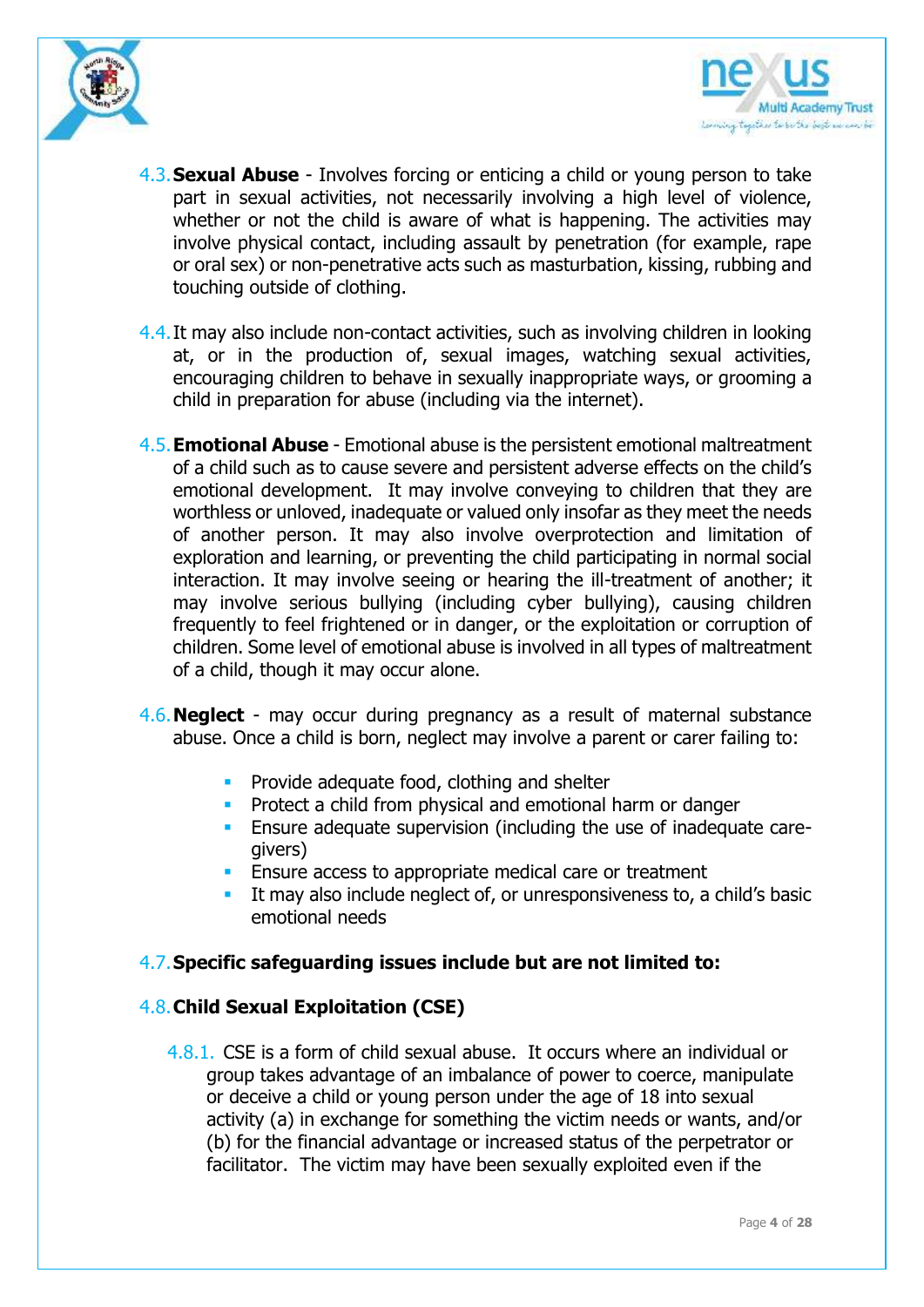



sexual activity appears consensual. CSE does not always involve physical contact; it can occur through the use of technology.

- 4.8.2. CSE can occur in all communities and amongst all social and ethnic groups and can affect girls and boys. Children as young as 8 years have been identified, particularly in relation to online concerns. CSE is a complex form of abuse and it can be difficult for those working with children to identify and assess however, all those working in our school are made aware of the potential indicators of grooming and exploitation and how to refer concerns on appropriately.
- 4.8.3. More information on CSE is contained in Annex A of Keeping Children Safe in Education (September 2021)

### 4.9.**Child Criminal Exploitation (CCE)**

4.9.1. CCE is a form of abuse and has similarities with CSE. It involves an individual or group and takes advantage of an imbalance of power to coerce, manipulate or deceive a child or young person under the age of 18 into criminal activity in exchange for something the victim needs or wants, and/or for the financial advantage or increased status of the perpetrator or facilitator. More information regarding CCE such as "County Lines" can be found in Annex A of Keeping Children Safe in Education (September 2021)

### 4.10. **Peer on Peer Abuse**

4.10.1. Peer on peer abuse occurs when a young person is exploited, bullied and / or harmed by their peers who are the same or similar age; everyone directly involved in peer on peer abuse is under the age of 18. 'Peer-on-peer' abuse can relate to various forms of abuse (not just sexual abuse and exploitation), and crucially it does not capture the fact that the behaviour in question is harmful to the child perpetrator as well as the victim. Peer on peer abuse is never treated as "banter".

#### 4.10.2. Key areas where peer on peer abuse occurs are:

- Bullying, including online/cyber bullying and prejudice-based bullying
- Racist, religious, disability and homophobic or transphobic abuse
- Gender based violence/violence against girls and young women
- Teenage relationship abuse
- Issues relating to gang activity and youth violence
- Voyeurism offences such as "Up skirting"

4.10.3. More information regarding Peer on Peer Abuse is contained in Annex A of Keeping Children Safe in Education (September 2021)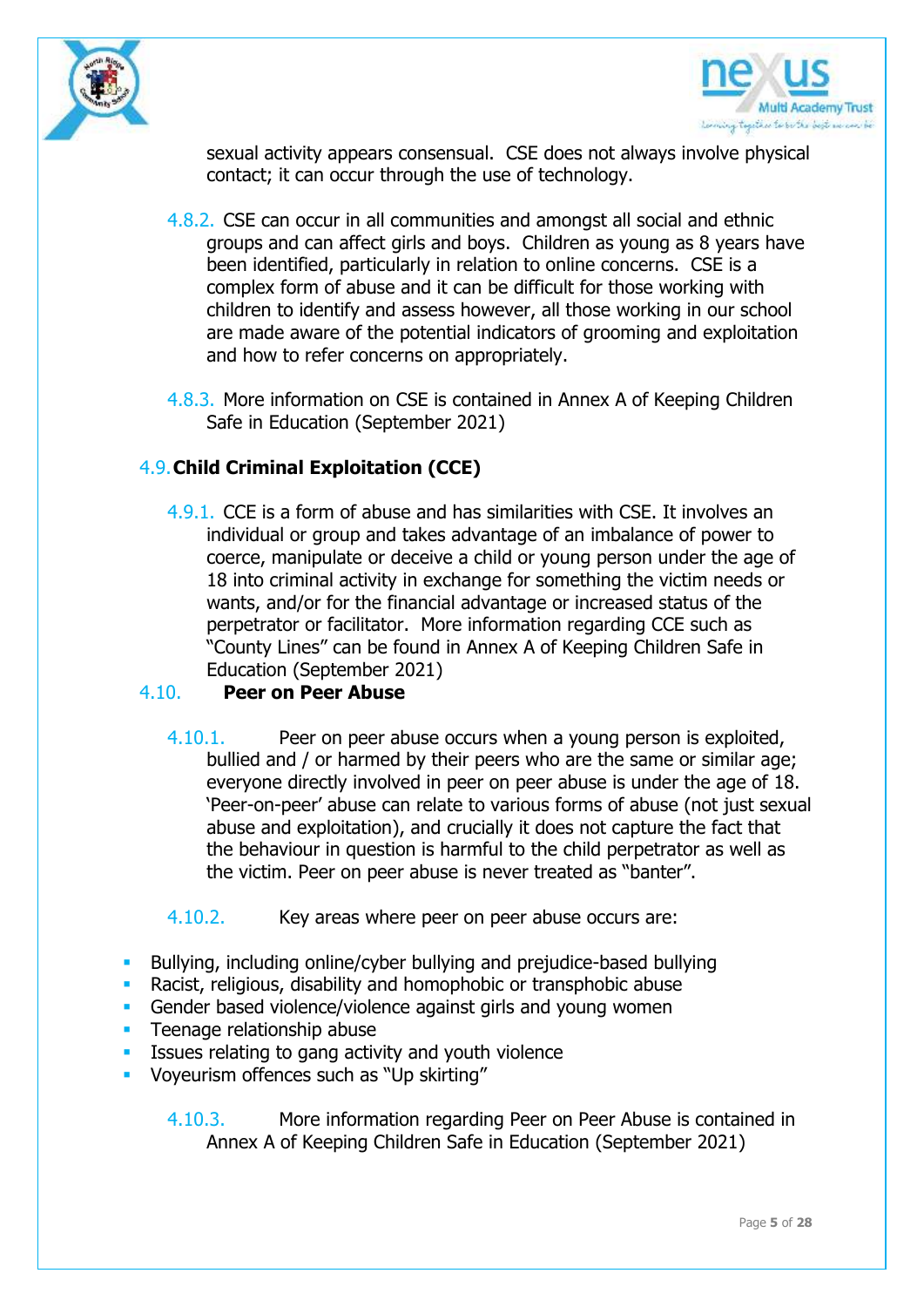



### 4.11. **Female Genital Mutilation (FGM)**

- 4.11.1. FGM is addressed as part of the procedures around '**Honour Based Violence**' which is defined as "crimes which have been committed to protect and defend the honour of the family and/or the community, including FGM, Forced Marriage and practices such as Breast Ironing"
- 4.11.2. The school has due regard to the **mandatory reporting duty**, which came into force in October 2015, of the FGM Act 2003, which places a **statutory duty** on teachers (along with social workers and healthcare professionals) to report to the police where they discover that FGM appears to have been carried out on a girl under 18 years. Staff in this school will be vigilant and will report promptly any FGM or other HBV concerns to the Designated Safeguarding Lead.
- 4.11.3. More information on these issues can be found in Annex A of Keeping Children Safe in Education (September 2021)

### 4.12. **Preventing Radicalisation and Extremism (Prevent Duty)**

- 4.12.1. The school has due regard to the **Prevent Duty** Guidance 2015, under Section 26 of the Counter-Terrorism and Security Act 2015, which aims to prevent children and young people from being drawn into extremism and terrorism.
- 4.12.2. We will engage with parents and families as we are in a key position to spot signs of radicalisation and we will assist and advise those families who do raise concerns and point them in the direction of support mechanisms i.e., the Local Authority, Police and/or the **Channel Programme**.
- 4.12.3. As with other safeguarding risks, staff will be alert to changes in children's behaviour which could indicate that they may be in need of help or protection. Staff will use their judgement in identifying children who might be at risk of radicalisation and act proportionately which may include making a referral to the **Channel** programme.
- 4.12.4. **Channel** is a programme which focuses on providing support at an early stage to people who are identified as being vulnerable to being drawn into terrorism. It provides a mechanism for schools to make referrals if they are concerned that an individual might be vulnerable to radicalisation.

### 4.13. **Online Safety**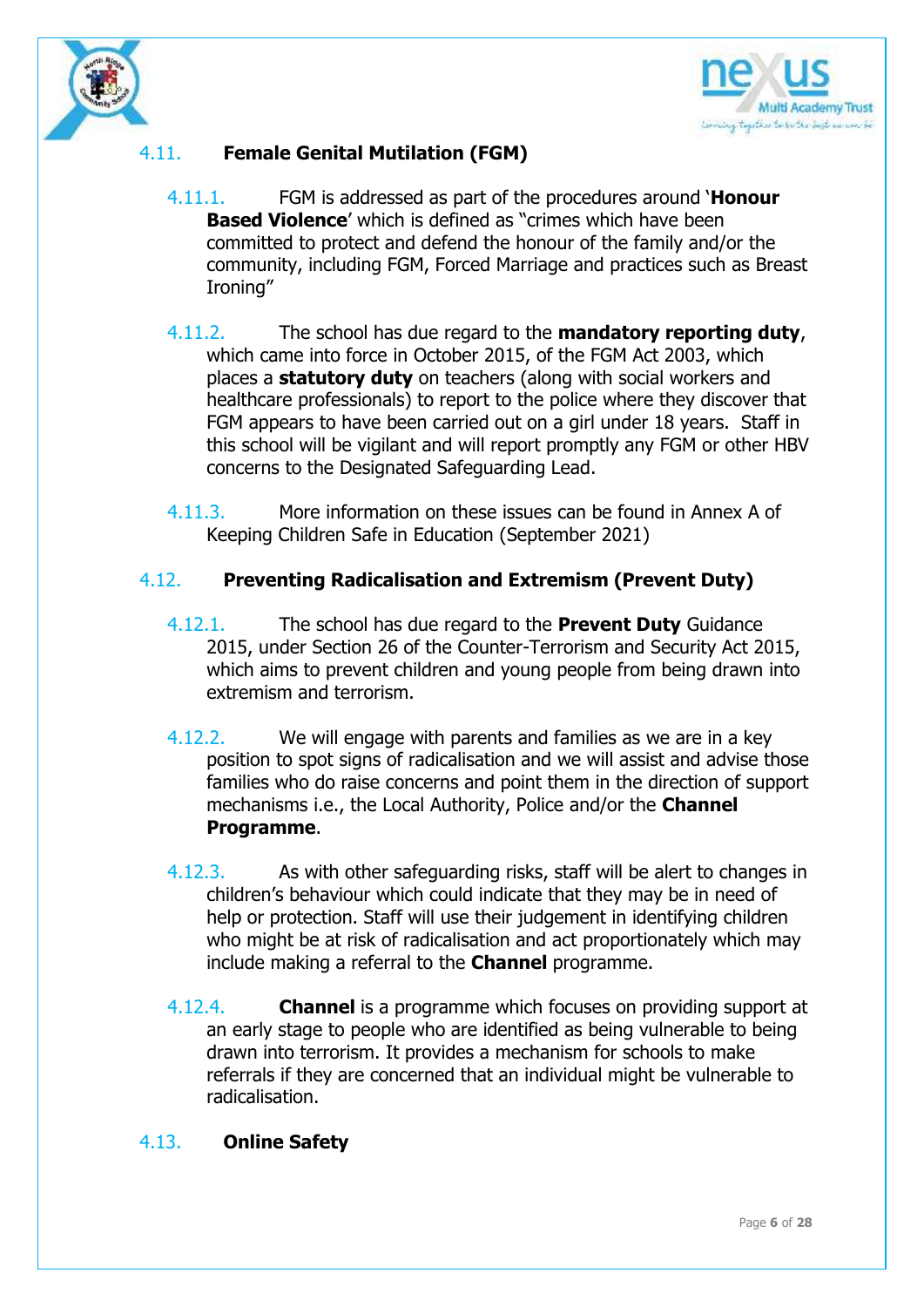



- 4.13.1. The predominant issues associated with online safety are:
- Content exposure to illegal, harmful or inappropriate material
- Contact harmful online interaction with others
- Conduct online behaviour that increases the likelihood, or causes, harm
	- 4.13.2. At North Ridge Community School, we ensure that we incorporate the teaching of online safety into as many aspects of school life as possible. We also teach specific online safety lessons as part of the PSHE and computing curriculum and offer advice to parents on how to ensure their children are safe online.

### 4.14. **Youth Produced Sexual Imagery (Sexting)**

- 4.14.1. Sharing photos and videos online is part of daily life for many people, enabling them to share their experiences, connect with friends and record their lives. Photos and videos can be shared as text messages, email, posted on social media or increasingly via mobile messaging apps, such as Snapchat, Instagram, WhatsApp or Facebook Messenger.
- 4.14.2. The increase in the speed and ease of sharing imagery has brought concerns about young people producing and sharing sexual imagery of themselves and also sending or receiving sexually explicit text messages. This can expose them to risks, particularly if the imagery/text is shared further, including embarrassment, bullying and increased vulnerability to sexual exploitation. The production and sharing of sexual images of under 18s is also illegal.
- 4.14.3. At our school, we understand the responsibility to educate our pupils about all online safety issues; teaching them the appropriate behaviours and critical thinking skills to enable them to remain both safe and legal when using the internet and related technologies, in and beyond the context of the classroom. We have a separate E-Safety Policy, a copy of which is available from either the school office or the school website.
- 4.14.4. More information regarding online safety is contained in Keeping Children Safe in Education (September 2021)

### 4.15. **Children Missing From Education (CME)**

4.15.1. Children missing from education are children of compulsory school age who are not registered pupils at a school and are not receiving suitable education otherwise than at a school. Children missing education are at significant risk of underachieving, being victims of harm,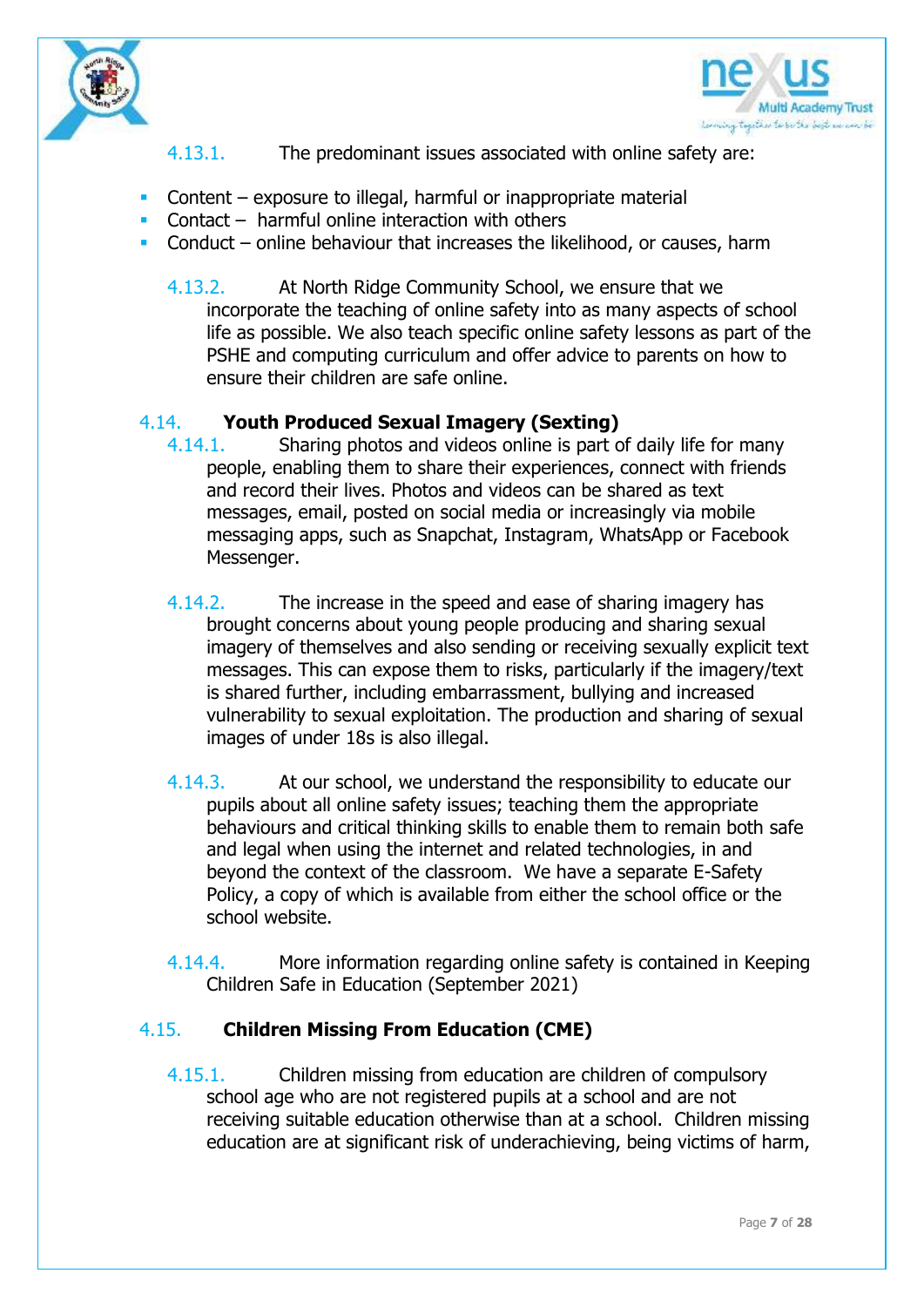



exploitation or radicalisation and becoming NEET (not in education, employment or training) later in life.

- 4.15.2. Our school has procedures to follow for unauthorised absence and for dealing with children that go missing from education, particularly on repeat occasions, to help identify the risk of abuse and neglect, including sexual exploitation, and to help prevent the risks of their going missing in future. All staff are alert to signs to look out for and the individual triggers to be aware of when considering the risks of potential safeguarding concerns such as travelling to conflict zones, Female Genital Mutilation and forced marriage
- 4.15.3. More information regarding Children Missing from Education is contained in Annex A of Keeping Children Safe in Education (September 2021).

# 5. Additional safeguarding issues

### 5.1.**Looked After Children (LAC)**

5.1.1. Our school has a named designated teacher for LAC who works closely with the Virtual School Team and various local authorities depending where each of the looked after children come from.

#### 5.2.**Early Help and support for children in need**

- 5.2.1. Early help means providing support as soon as a problem emerges, at any point in a child's life, from the foundation years through to the teenage years. Factors that may contribute to the need for Early Help include:
- Disability and/or has specific additional needs
- **Has special educational needs**
- $\blacksquare$  Is a young carer
- Is showing signs of engaging in anti-social or criminal behaviour
- Is in a family circumstance presenting challenges for the child, such as substance abuse, adult mental health, domestic abuse; and/or
- **IF** Is showing early signs of abuse and/or neglect
	- 5.2.2. North Ridge Community School is committed to offering Early Help to children and families as problems begin to emerge. The Early Help Assessment process is important in order that a plan can be implemented to help children and families. North Ridge Community School will support those in need of this help so that we can gather your thoughts and concerns and work together to put in place a plan that will help you and your family. Your information will only be shared for the purpose of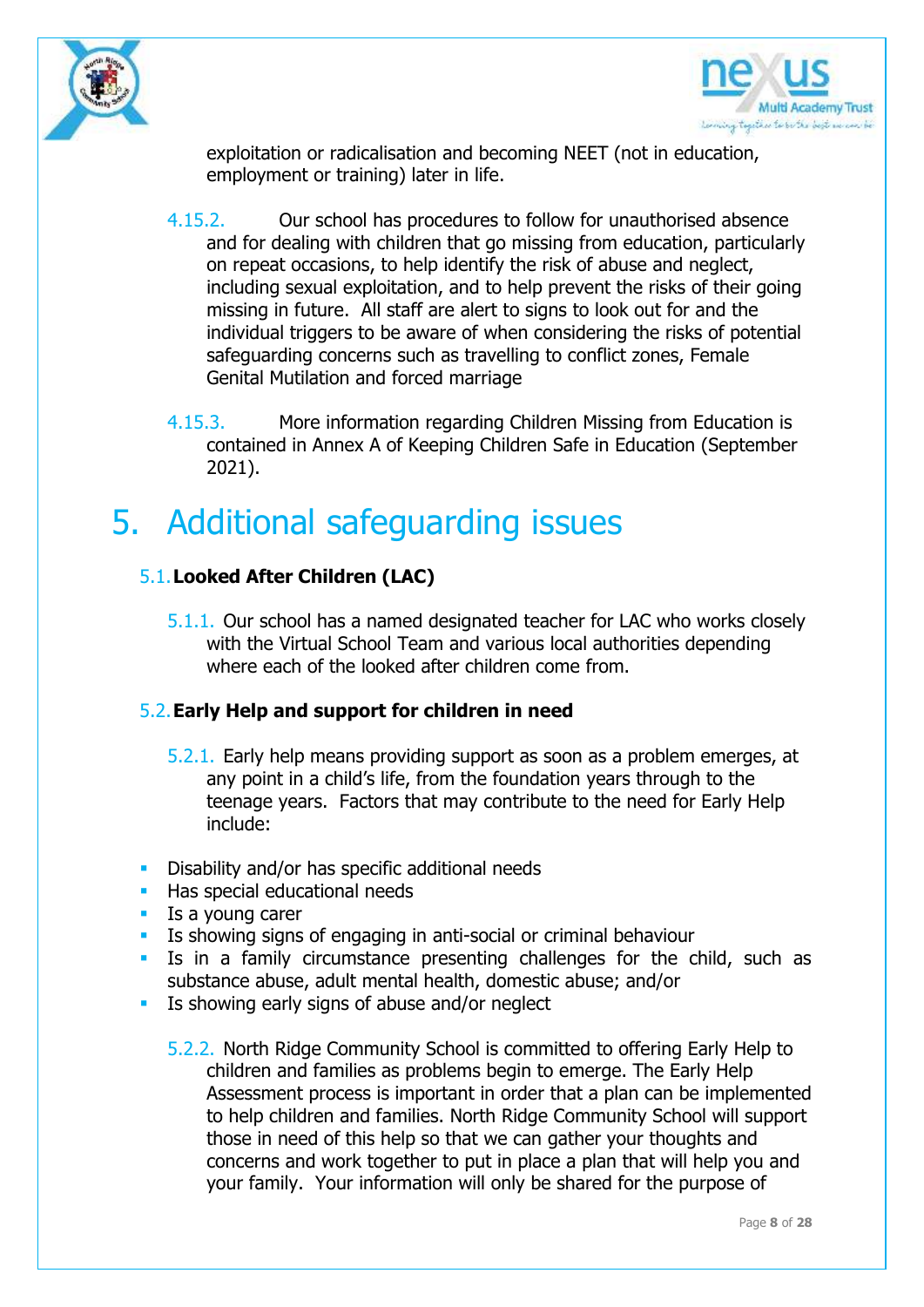



ensuring that relevant support is offered to you and your family, and to ensure that services are better coordinated and focused on your family's needs.

5.3.At all times we will work in partnership and endeavour to establish effective working relationships with parents, carers and colleagues from other agencies in line with Working Together to Safeguard Children (July 2018).

## 6. Roles & Responsibilities

| <b>Role</b>                 | <b>Name</b>            | <b>Contact details</b>           |
|-----------------------------|------------------------|----------------------------------|
| <b>Designated</b>           | <b>Chris Evans</b>     | 01302 720790                     |
| <b>Safeguarding Lead</b>    |                        | cevans@nexusmat.org              |
| <b>Deputy</b>               | Anita Denman           | 01302 720790                     |
| <b>Safeguarding Lead</b>    |                        | Adenman@nexusmat.org             |
| <b>Head of School</b>       | Anita Denman           | 01302 720790                     |
|                             |                        | Adenman@nexusmat.org             |
| <b>Executive</b>            | Lisa Suter             | 01302 720790                     |
| <b>Headteacher</b>          |                        | Lsuter@nexusmat.org              |
| <b>Designated teacher</b>   | Sam MacDonald          | 01302 720790                     |
| for Looked After            |                        | smacdonald@nexusmat.org          |
| <b>Children (LAC)</b>       |                        |                                  |
| <b>Named</b>                | <b>Rachel Potts</b>    | Rpotts@nexusmat.org              |
| <b>Safeguarding</b>         |                        |                                  |
| <b>Governor</b>             |                        |                                  |
| <b>MAT Chief Executive</b>  | <b>Warren Carratt</b>  | 07714897072                      |
| <b>Officer</b>              |                        | CEO@nexusmat.org                 |
|                             |                        |                                  |
| <b>Doncaster LADO</b>       | Milovan Orlandich and  | 01302 737748                     |
|                             | <b>Caroline Tanner</b> |                                  |
|                             |                        |                                  |
| <b>Doncaster</b>            | <b>DSCP</b>            | https://dscp.org.uk/             |
| <b>Safeguarding</b>         |                        |                                  |
| <b>Children Partnership</b> |                        |                                  |
| <b>Urgent</b>               | Doncaster Children's   | If you are worried about a       |
| <b>Safeguarding</b>         | <b>Services Trust</b>  | child in an emergency            |
| <b>Concerns</b>             |                        |                                  |
|                             |                        | Contact 01302 734100             |
|                             |                        | between 8:30am and 5pm,          |
|                             |                        | <b>Monday to Friday</b>          |
|                             |                        | Outside of these hours call      |
|                             |                        | 01302 796000                     |
|                             |                        | or                               |
|                             |                        | <b>Children's Services</b>       |
|                             |                        | <b>Multi Agency Access Point</b> |
|                             |                        |                                  |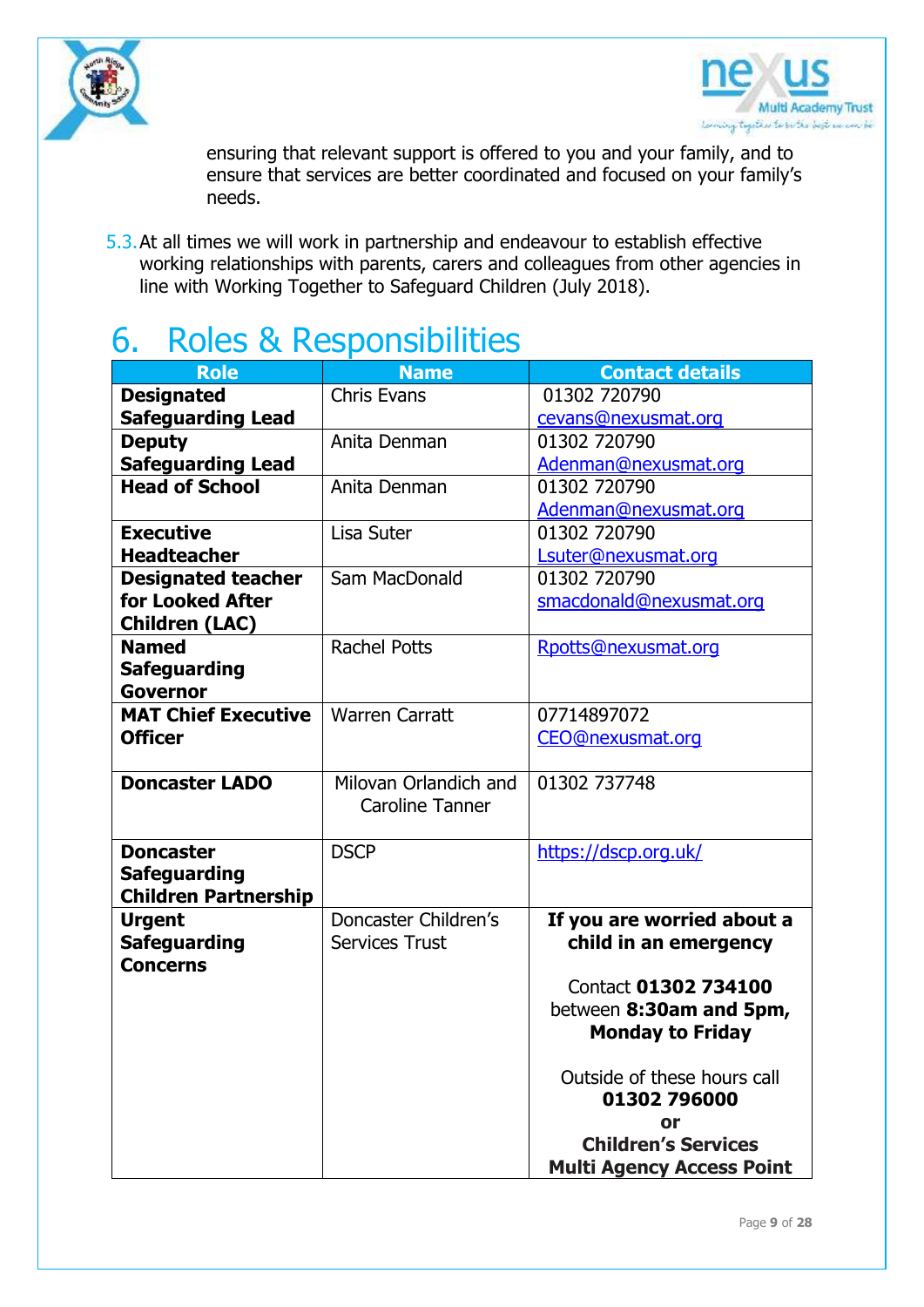

#### 6.1.**The Local Governing Body**

6.1.1. The Local Governing Body of North Ridge Community School is responsible for ensuring the effectiveness of this policy and our compliance with it, with delegated responsibilities from the Nexus MAT Board of Directors. Although our Local Governing Body takes collective responsibility to safeguard and promote the welfare of our pupils, we also have a link governor who champions safeguarding within the school.

6.1.2. The Local Governing Body will ensure that:

- **The school contributes to inter-agency working in line with Working Together to** Safeguard Children (July 2018);
- The school has due regard to the **Prevent Duty** Guidance 2015, under Section 26 of the Counter-Terrorism and Security Act 2015, which aims to prevent children and young people from being drawn into extremism and terrorism. This may include making a referral to the **Channel** programme which provides a mechanism for schools to make referrals (via MASH) if they are concerned that an individual might be vulnerable to radicalisation.
- The school has due regard to the **mandatory** reporting duty, which came into force in October 2015, of the **Female Genital Mutilation** Act 2003 which places a **statutory duty** on teachers (along with social workers and healthcare professionals) to report to the police where they discover that FGM appears to have been carried out on a girl under 18 years.
- A member of the senior leadership team is designated to take the lead responsibility for safeguarding and child protection and that there is an alternate (deputy) and appropriately trained member of staff identified to deal with any issues in the absence of the designated safeguarding lead professional. There will always be cover for this role;
- All staff receive a safeguarding induction and are provided with a copy of this policy, Part One of *`Keeping Children Safe in Education September 2021'* and the staff code of conduct;
- All staff undertake appropriate safeguarding and child protection training that is updated regularly; in addition, all staff members will receive safeguarding and child protection updates (for example, via e-mail, e-bulletins and staff meetings), as required, but at least annually, to provide them with relevant skills and knowledge to safeguard children effectively.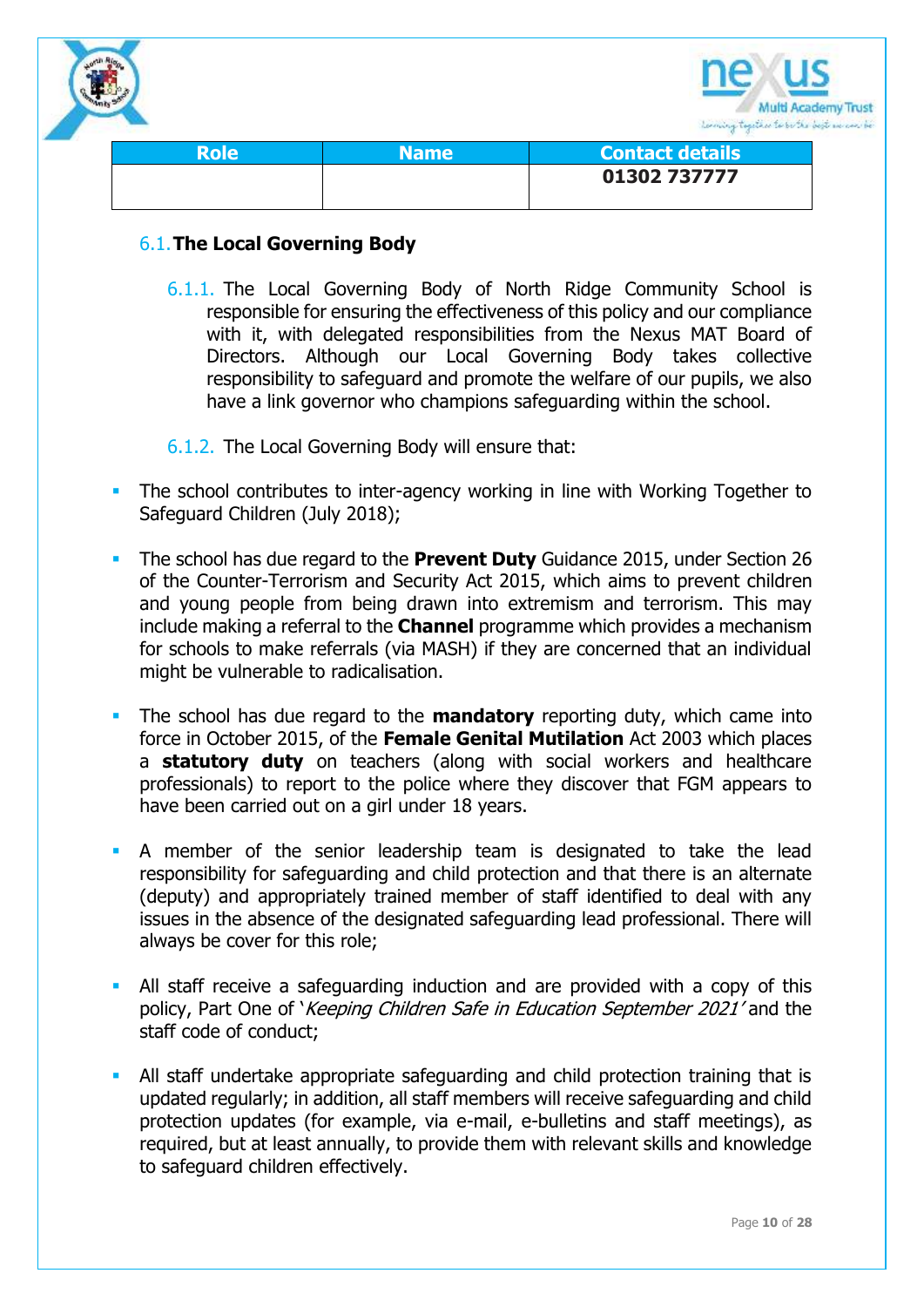



- **Procedures are in place for dealing with allegations against members of staff and** volunteers in line with statutory guidance;
- Safer recruitment practices are followed in accordance with the requirements of 'Keeping Children Safe in Education' (September 2021).
- **They remedy without delay any weakness in regard to our safeguarding** arrangements that are brought to their attention.
- The school has due regard to the mandatory requirement of reporting 'Private Fostering' arrangements to the local authority. 'Private Fostering' is when a child under the age of 16 (under 18 if disabled) is cared for by someone who is not their parent or a 'close relative'. This is a private arrangement made between a parent and a carer, for 28 days or more.
- The Local Governing Body will receive a safeguarding report on a termly basis that will record the training that has taken place, the number of staff attending and any outstanding training requirements for the school. It will also record all safeguarding activity that has taken place, for example, meetings attended, reports written, training or induction given. It will not identify individual pupils.

#### 6.2.**The Executive Headteacher**

6.2.1. At North Ridge Community School, the Executive Headteacher is responsible for:

- **IDENTIFY 11 Identifying a member of the senior leadership team to be the Designated** Safeguarding Lead (DSL) and a Deputy Designated Safeguarding Lead;
- **I** Identifying an alternate member of staff to act as the Designated Safeguarding Lead (DSL) in his or her absence to ensure there is always cover for the role;
- Ensuring that the policies and procedures adopted by the school, particularly concerning referrals of cases of suspected abuse and neglect, are followed by all staff;
- Ensuring that all staff and volunteers feel able to raise concerns about poor or unsafe practice and such concerns are addressed sensitively in accordance with agreed whistle-blowing procedures;
- Liaising with the LADO in the event of an allegation of abuse being made against a member of staff.
	- 6.2.2. The Executive Headteacher may delegate some of these responsibilities to the Head of School, in their absence from site.

### 6.3.**The Designated Safeguarding Lead**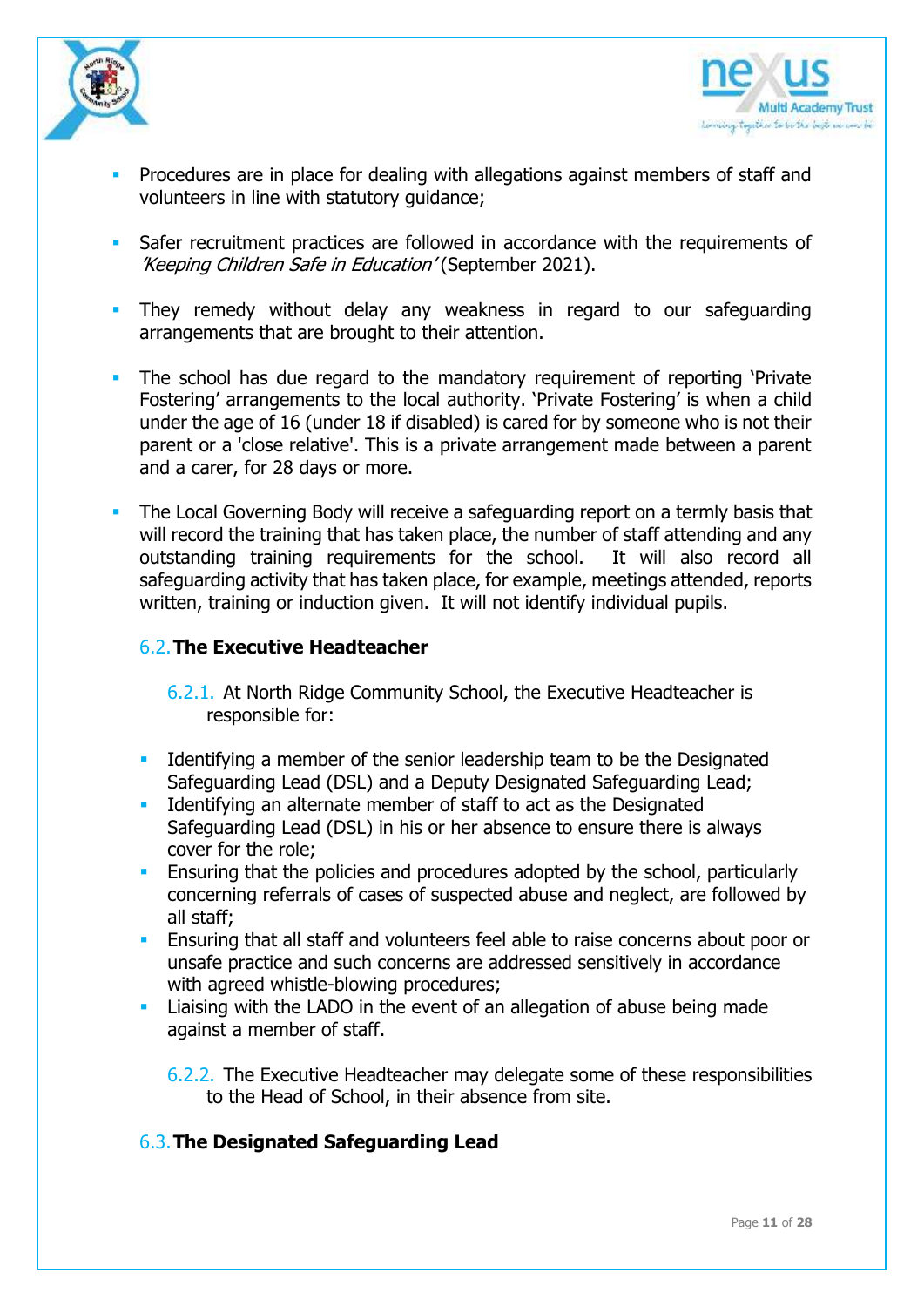



- 6.3.1. The Designated Safeguarding Lead (DSL) will carry out their role in accordance with the responsibilities outlined in Annex B of 'Keeping Children Safe in Education September 2021'. The DSL will provide advice and support to other staff on child welfare and child protection matters.
- 6.3.2. The DSL and/or deputy DSL at North Ridge Community School will represent our school at child protection conferences and core group meetings. Through appropriate training, knowledge and experience our DSL will liaise with Children's Services and other agencies where necessary, and make referrals of suspected abuse to Children's Services, take part in strategy discussions and other interagency meetings and contribute to the assessment of children.
- 6.3.3. The DSL will maintain written records and child protection files ensuring that they are kept confidential and stored securely.
- 6.3.4. The DSL is responsible for ensuring that all staff members and volunteers are aware of our policy and the procedure they need to follow. They will ensure that all staff, volunteers and regular visitors have received appropriate child protection information during induction and have been trained to the appropriate level.
- 6.3.5. In their absence the above duties will be carried out by the Deputy designated Safeguarding Lead.

# 7. Staff Training & Induction

- 7.1.When new staff, volunteers or regular visitors join our school they will be informed of the safeguarding arrangements in place. They will be given a copy of our school's safeguarding policy along with the staff code of conduct and told who our Designated Safeguarding Lead is.
- 7.2.Every new member of staff or volunteer will have an induction period that will include essential safeguarding information. This programme will include basic safeguarding information relating to signs and symptoms of abuse, how to manage a disclosure from a child, how to record this information and discuss issues of confidentiality. The induction will also remind staff and volunteers of their responsibility to safeguard all children at our school and the remit of the role of the Designated Safeguarding Lead. At induction, all staff will also be provided with a copy of Part One of 'Keeping Children Safe in Education' (September 2021) and will be asked to read this and sign to confirm that they have read and understood the document.
- 7.3.In addition to the safeguarding induction, all members of staff will undertake appropriate safeguarding training on a regular basis in accordance with 'Keeping Children Safe in Education' (September 2021). All staff members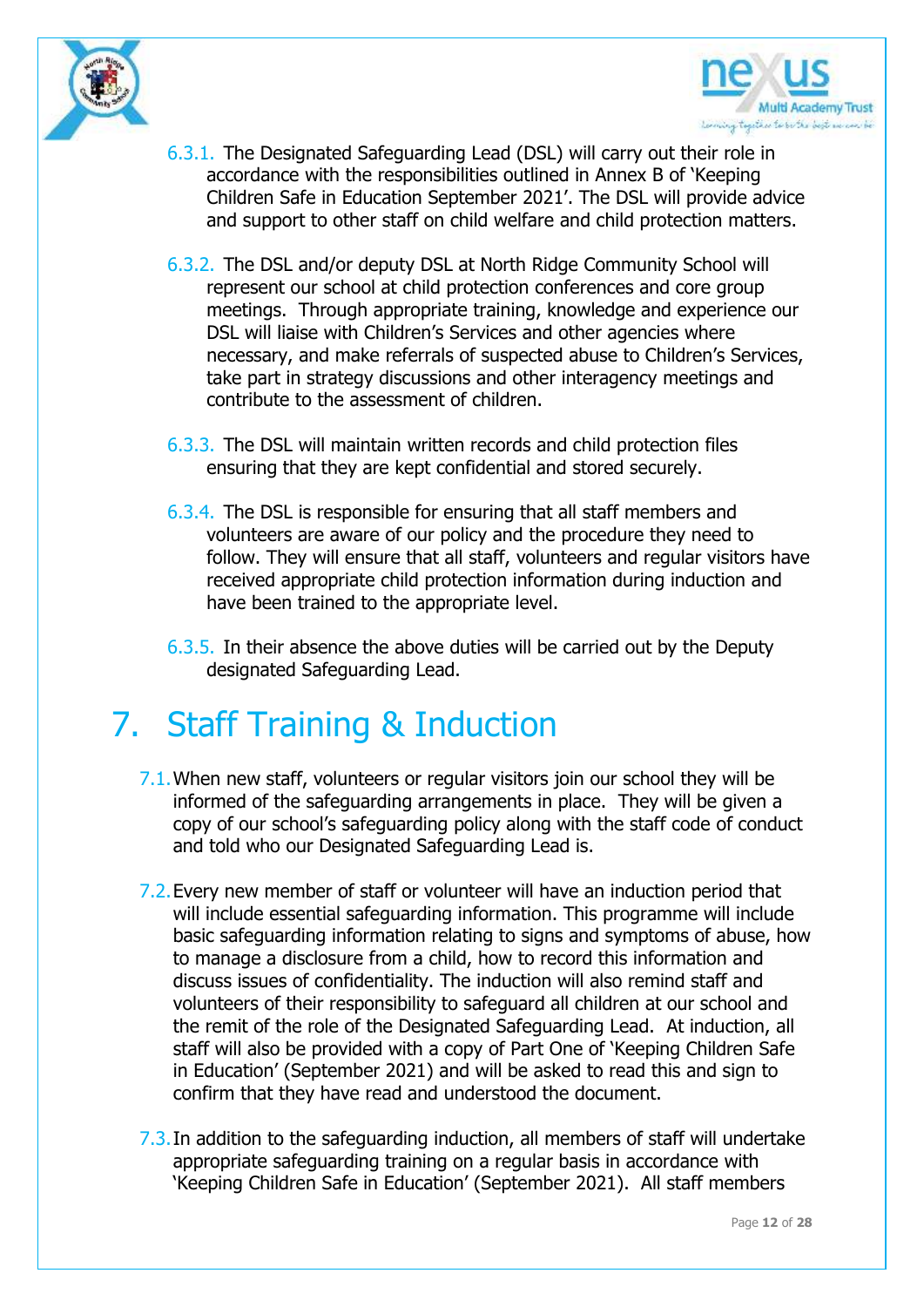



will also receive regular safeguarding and child protection updates (for example, via weekly Andrew Hall update e-mail, at staff meetings) as required, but at least annually, to provide them with relevant skills and knowledge to safeguard children effectively.

- 7.4.All regular visitors and volunteers to our school will be given a set of our safeguarding procedures; they will be informed of whom our DSL and alternate staff members are and what the recording and reporting system is.
- 7.5.The DSL, the deputy DSL and any other senior member of staff who may be in a position of making referrals or attending child protection conferences or core groups will attend regular training. They will also receive regular safeguarding updates throughout the school year in order to keep up with any developments relevant to their role.
- 7.6.The local governing body will also undertake appropriate training to ensure they are able to carry out their duty to safeguard all of the children at our school.
- 7.7.We actively encourage all of our staff to keep up to date with the most recent local and national safeguarding advice and guidance. Part One of 'Keeping Children Safe in Education' (September 2021) provides links to guidance on specific safeguarding issues such as Child Sexual Exploitation, Female Genital Mutilation, and Children Missing from Education and Preventing Radicalisation.

## 8. Procedures for Managing Concerns

- 8.1.North Ridge Community School adheres to child protection procedures that have been agreed locally through the LSCP.
- 8.2.Every member of staff including volunteers working with children at our school is advised to maintain an attitude of **'it could happen here'** where safeguarding is concerned. When concerned about any aspect of the welfare of a child, staff members should always act in the interests of the child and have a responsibility to take action as outlined in this policy.
- 8.3. It is not the responsibility of school staff to investigate welfare concerns or determine the truth of any disclosure or allegation. All staff, however, has a duty to recognise concerns and pass the information on in accordance with the procedures outlined in this policy.
- 8.4. The DSL should be used as a first point of contact for concerns and queries regarding any safeguarding concern in our school. Any member of staff or visitor to the school who receives a disclosure of abuse or suspects that a child is at risk of harm must report it immediately to the DSL or, if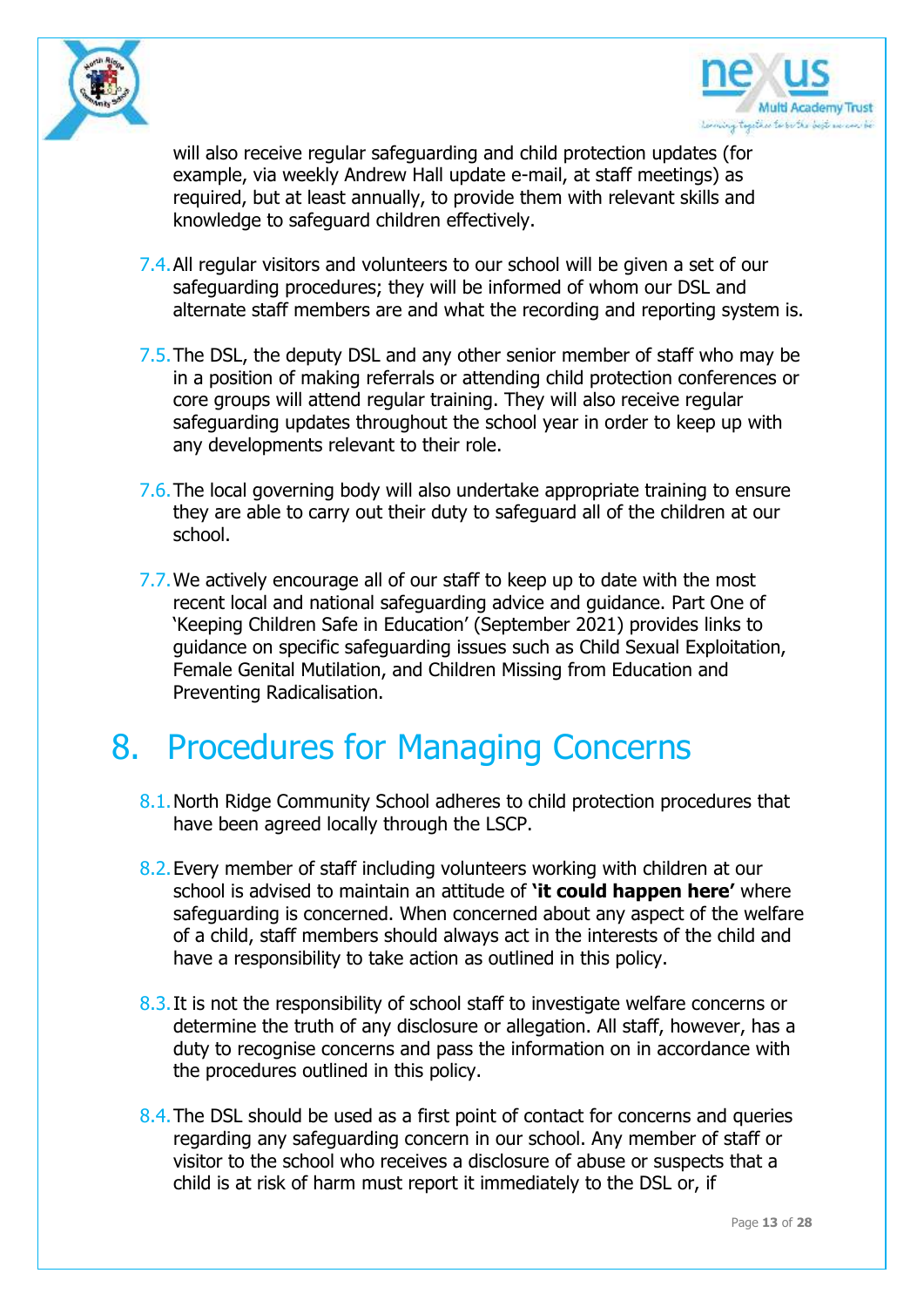



unavailable, to the Deputy DSL. In the absence of either of the above, the matter should be brought to the attention of the most senior member of staff.

- 8.5.If a child is in immediate danger or risk of harm, a referral should be made to Children's Social Care and/or the Police immediately. Anyone can make a referral but in situations where referrals are not made by the DSL, they should be informed as soon as possible afterwards that a referral has been made by someone else.
- 8.6.All concerns, discussions and decisions made and the reasons for those decisions should be recorded on CPOMS as actions from the initial concern made.
- 8.7.Following receipt of any information raising concern, the DSL will consider what action to take and seek advice from Children's Social Care - Multi-Agency Safeguarding Hub (MASH) as required. All information and actions taken, including the reasons for any decisions made, will be fully documented on CPOMS.
- 8.8.All referrals will be made in line with Doncaster Safeguarding Children Partnership procedures
- 8.9.If the child's situation does not appear to be improving the staff member with concerns should press for re-consideration by raising concerns again with the DSL and/or the Executive Headteacher. Concerns should always lead to help for the child at some point. <https://www.doncaster.gov.uk/Eforms/SimpleEform/Index/2370100>
- 8.10. Staff should always follow the reporting procedures outlined in this policy in the first instance. However, they may also share information directly with MASH, or the police if: the situation is an emergency and the designated senior person, their deputy and the Executive Headteacher are all unavailable; they are convinced that a direct report is the only way to ensure the pupil's safety.
- 8.11. Any member of staff who does not feel that concerns about a child have been responded to appropriately and in accordance with the procedures outlined in this policy should raise their concerns with the Head of School, Executive Headteacher or Trust CEO. If any member of staff does not feel the situation has been addressed appropriately at this point they should contact the Safeguarding Children's Unit directly with their concerns.
- 8.12. If an allegation is made or information is received about an adult who works in our setting which indicates that they may be unsuitable to work with children, the member of staff receiving the information should inform the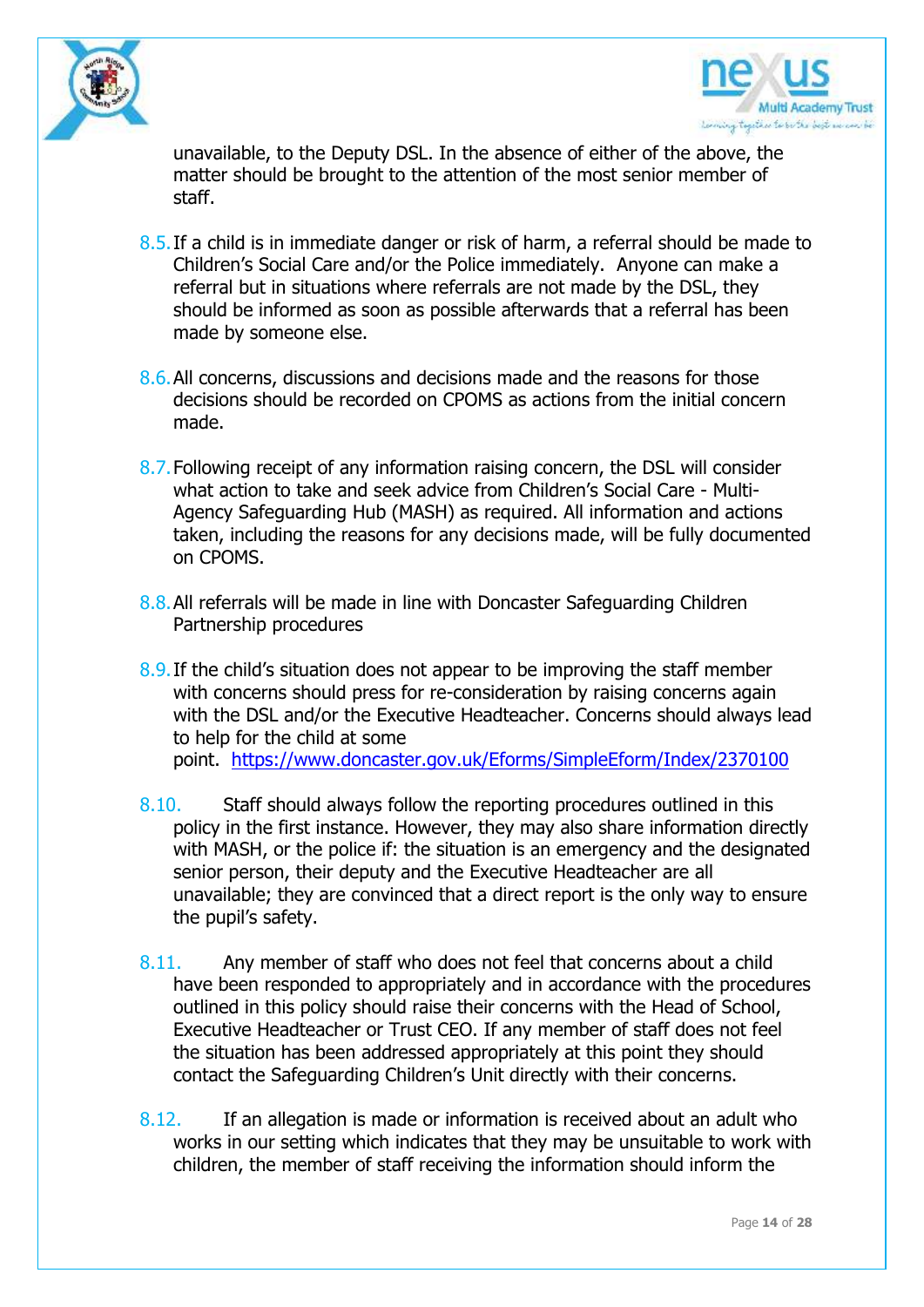



Head of School or Executive Headteacher immediately. Should an allegation be made against the Head of School or Executive Headteacher, this will be reported to the Trust CEO.

## 9. Records & Information Sharing

- 9.1. If staff are concerned about the welfare or safety of any child at our school they will record their concern on CPOMS, if for any reason CPOMS is unavailable a pink cause for concern form should be used or an email to [nrcs.safe@nexusmat.org](mailto:nrcs.safe@nexusmat.org) .Any concerns should be passed to the DSL or Deputy DSL without delay. These forms will then be logged and scanned onto CPOMS by the DLS/DDSL under the category Cause for Concern.
- 9.2. Any information received will be scanned onto CPOMS and actions will be the responsibility of the DSL & Deputy DSL. Child protection information will only be shared within school on the basis of 'need to know in the child's interests' and on the understanding that it remains strictly confidential.
- 9.3.Further information will be added to CPOMS and be kept up to date. (Records of concern, copies of referrals, invitations to child protection conferences, core groups and reports)
- 9.4. When a child leaves our school, the DSL will make contact with the DSL at the new school and will ensure that the child protection file is forwarded/transferred to the receiving school in an appropriately agreed manner. We will retain evidence to demonstrate how the file has been transferred; this may be in the form of a written confirmation of receipt from the receiving school and/or evidence of recorded delivery.

## 10. Working with Parents and Carers

- 10.1. North Ridge Community School is committed to working in partnership with parents/carers to safeguard and promote the welfare of children and to support them to understand our statutory responsibilities in this area.
- 10.2. When new pupils join our school, parents and carers will be informed that we have a safeguarding policy. A copy will be provided to parents on request and is available on the school website. Parents and carers will be informed of our legal duty to assist our colleagues in other agencies with child protection enquiries and what happens should we have cause to make a referral to MASH.
- 10.3. We are committed to working with parents positively, openly and honestly. We ensure that all parents are treated with respect, dignity and courtesy. We respect parents' rights to privacy and confidentiality and will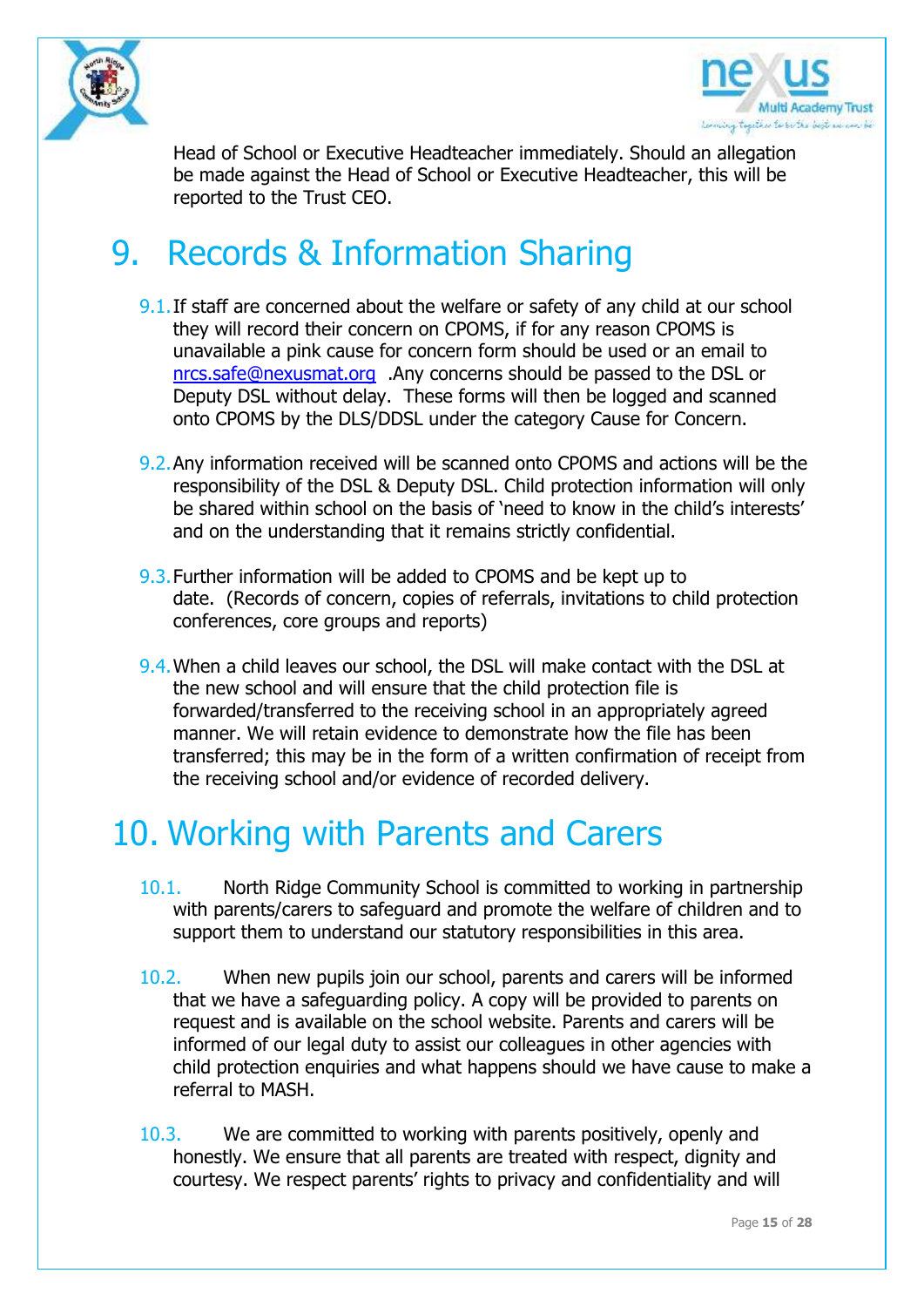



not share sensitive information unless we have consent or it is necessary to do so in order to safeguard a child from harm.

- 10.4. We will seek to share with parents any concerns we may have about their child unless to do so may place a child at increased risk of harm. A lack of parental engagement or agreement regarding the concerns the school has about a child will not prevent the DSL making a referral to MASH in those circumstances where it is appropriate to do so.
- 10.5. We will seek to share with parents any concerns we may have about their child unless:
	- 10.5.1. To do so may place a child at increased risk of harm.
	- 10.5.2. Where there is evidence that sharing this information with family would impede any investigation
	- 10.5.3. Where sexual or physical abuse is suspected
	- 10.5.4. To do so would put yourself or staff at risk
- 10.6. In order to keep children safe and provide appropriate care for them, the school requires parents to provide accurate and up to date information regarding:
- Full names and contact details of all adults with whom the child normally lives;
- Full names and contact details of all persons with parental responsibility (if different from above);
- Emergency contact details of at least 2 responsible adults (if different from above);
- Full details of any other adult authorised by the parent to collect the child from school (if different from the above).
- 10.7. The school will retain this information on the pupil file. The school will only share information about pupils with adults who have parental responsibility for a pupil or where a parent has given permission and the school has been supplied with the adult's full details in writing.
- 10.8. At North Ridge Community school we use the "Seesaw" system to communicate with parents. We encourage all parents to use this system as it is immediate and two ways.

# 11. Child Protection Conferences

11.1. Social Care will convene a Child Protection conference once a child protection enquiry under Section 47 of the Children Act 1989 has been undertaken and the child is judged to be at continuing risk of significant harm. A review conference will take place once a child has been made the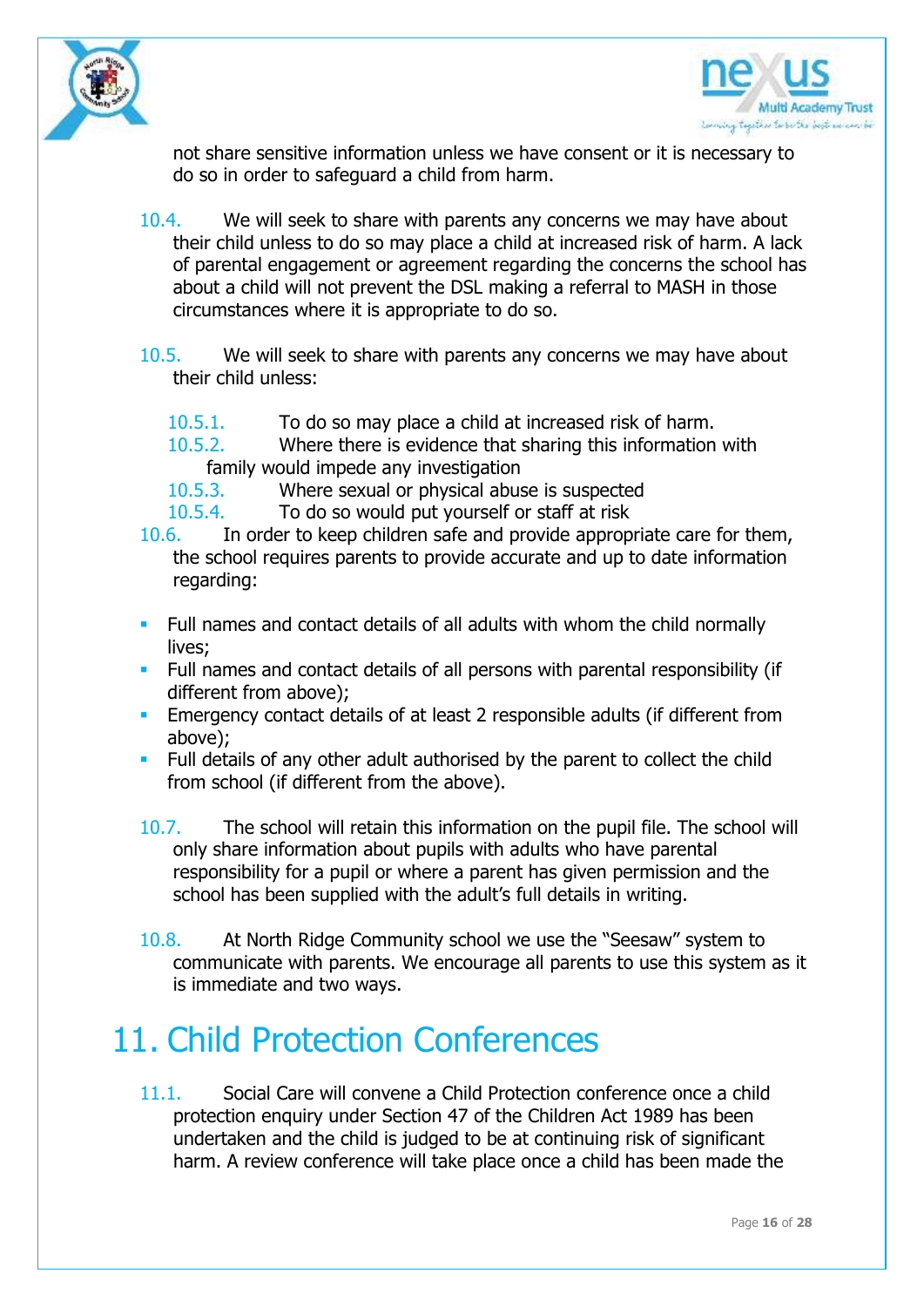



subject of a Child Protection Plan in order to monitor the safety of the child and the required reduction in risk.

- 11.2. Staff members may be asked to attend a child protection conference or core group meetings on behalf of the school in respect of individual children. Usually the person representing the school at these meetings will be the DSL, Deputy DSL or member of SLT who is familiar with the case. In any event, the person attending will need to have as much relevant up to date information about the child as possible; any member of staff may be required to contribute to this process.
- 11.3. All reports for child protection conferences will be prepared in advance using the guidance and preferably the template provided. The information contained in the report may be shared with parents before the conference as appropriate and will include information relating to the child's physical, emotional and intellectual development and the child's presentation at school. In order to complete such reports, all relevant information will be sought from staff working with the child in school.
- 11.4. Clearly child protection conferences can be upsetting for parents. We recognise that we are likely to have more contact with parents than other professionals involved. We will work in an open and honest way with any parent whose child has been referred to Children's Services or whose child is subject to a child protection plan. Our responsibility is to promote the protection and welfare of all children and our aim is to achieve this in partnership with our parents.

## 12. Safer Recruitment

- 12.1. As per the Trust Recruitment & Selection Policy, we will ensure that the Executive Headteacher, Head of School and at least one member of the Local Governing Body have completed appropriate safer recruitment training. At all times the Executive Headteacher and Local Governing Body will ensure that safer recruitment practices are followed in accordance with the requirements of 'Keeping Children Safe in Education', DfE (September 2021) and that at least one member of any interview panel has undertaken Safer Recruitment Training.
- 12.2. At North Ridge Community School we will use the recruitment and selection process to deter and reject unsuitable candidates. We require evidence of original academic certificates. We do not accept testimonials and insist on taking up references prior to appointment. We will question the contents of application forms if we are unclear about them, we will undertake Disclosure and Barring Service checks and use any other means of ensuring we are recruiting and selecting the most suitable people to work with our children.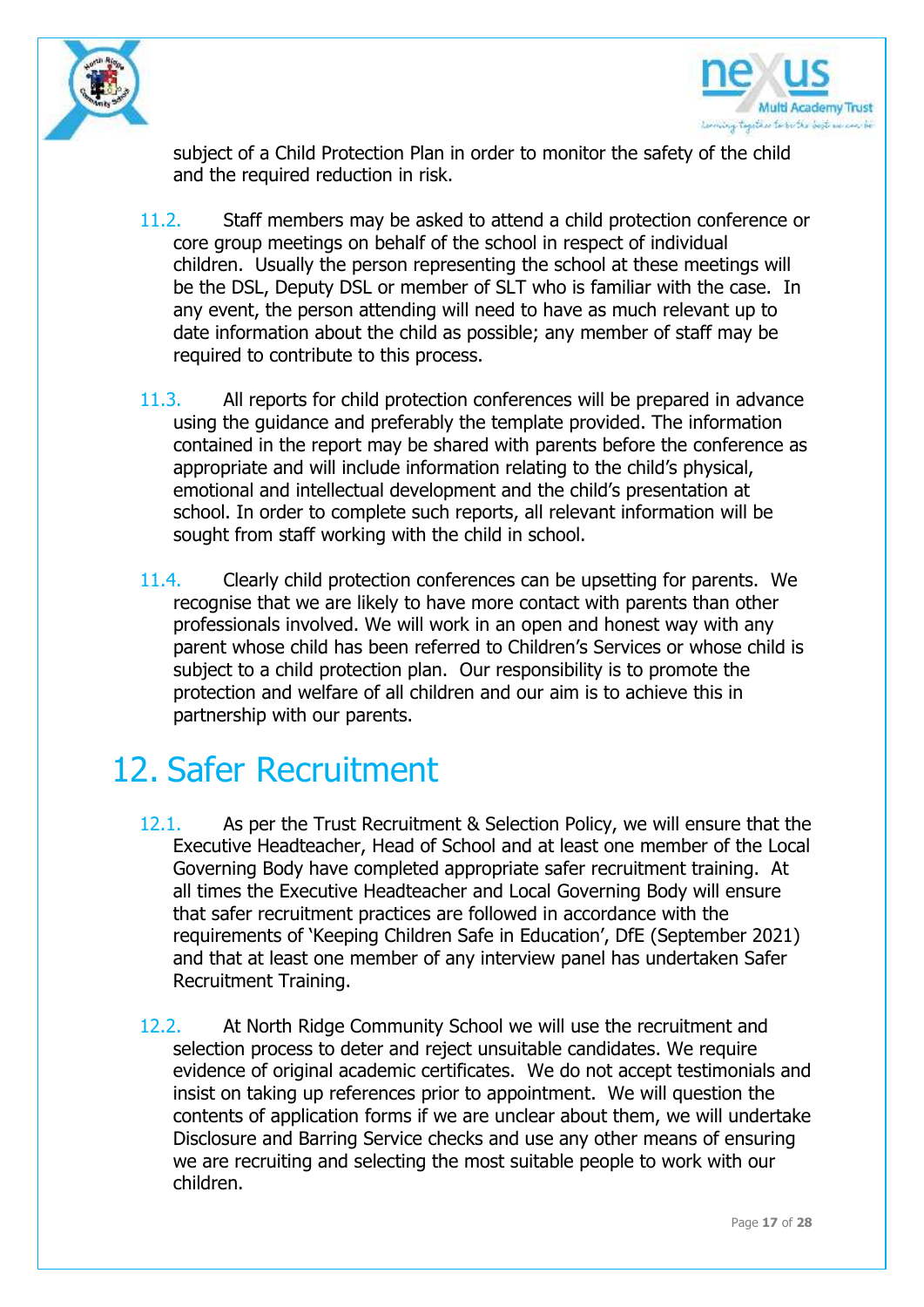



- 12.3. The Trust will maintain a Single Central Record (SCR) of all safer recruitment checks carried out in line with statutory requirements. The Single Central Record is recorded using the "Staff Safe" system. The Single Central Record will contain information on all staff members on the following:
- **An identity check**
- $\blacksquare$  A barred list check
- An enhanced DBS check/certificate
- **A** prohibition from teaching check
- A section 128 check (for management positions in independent schools (including free schools and academies)
- A check of professional qualifications
- A check to establish the person's right to work in the UK
- **Further checks on people who have lived or worked outside the UK**

# 13. Safer Working Practice

- 13.1. All adults who come into contact with our children have a duty of care to safeguard and promote their welfare. There is a legal duty placed upon us to ensure that all adults who work with or on behalf of our children are competent, confident and safe to do so.
- 13.2. All staff will be provided with a copy of our school's code of conduct at induction. They will be expected to know our school's Code of Conduct and policy for positive handling and carry out their duties in accordance with this advice. There will be occasion when some form of physical contact is inevitable, for example if a child has an accident or is hurt or is in a situation of danger to themselves or others around them. However, at all times the agreed policy for safe restraint must be adhered to.
- 13.3. If staff, visitors, volunteers or parent helpers are working with children alone they will, wherever possible, be visible to other members of staff. They will be expected to inform another member of staff of their whereabouts in school, who they are with and for how long. Doors, ideally, should have a clear glass panel in them and be left open.
- 13.4. Guidance about acceptable conduct and safe practice will be given to all staff and volunteers during induction. These are sensible steps that every adult should take in their daily professional conduct with children. This advice can be found in the guidance document 'Safer working practices for adults who work with children and young people' (Safer Recruitment Consortium, October 2015). All staff and volunteers are expected to carry out their work in accordance with this guidance and will be made aware that failure to do so could lead to disciplinary action.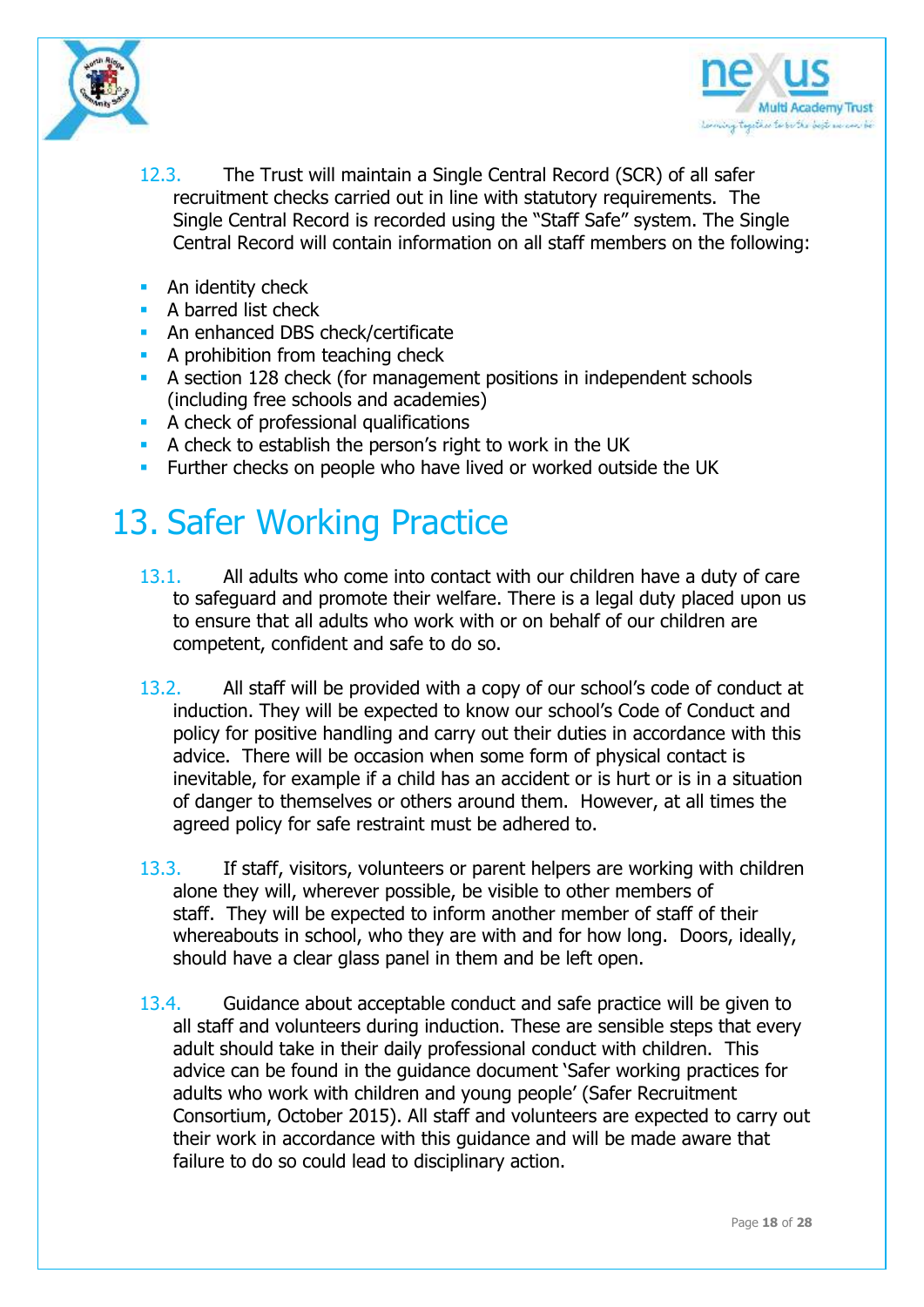



# 14. Managing Allegations Against Staff & Volunteers

- 14.1. Our aim is to provide a safe and supportive environment which secures the wellbeing and very best outcomes for the children at our school. We do recognise that sometimes the behaviour of adults may lead to an allegation of abuse being made.
- 14.2. Allegations sometimes arise from a differing understanding of the same event, but when they occur they are distressing and difficult for all concerned. We also recognise that many allegations are genuine and there are some adults who deliberately seek to harm or abuse children.
- 14.3. We will take all possible steps to safeguard our children and to ensure that the adults in our school are safe to work with children. We will ensure that the statutory guidance 'Keeping Children Safe in Education' (September 2021) is adhered to and will seek appropriate advice from the Local Authority Designated Officer (LADO). The LADO, Milovan Orlandich and Caroline Tanner can be contacted on 01302 737748.
- 14.4. If an allegation is made or information is received about an adult who works in our setting which indicates that they may be unsuitable to work with children, the member of staff receiving the information should inform the Head of School immediately. Should an allegation be made against the Head of School or Executive Headteacher, this will be reported to the Trust CEO.
- 14.5. The Executive Headteacher or Trust CEO will seek advice from the Trust HR Manager and the LADO within one working day. No member of staff will undertake further investigations before receiving advice from the LADO.
- 14.6. Any member of staff or volunteer who does not feel confident to raise their concerns with the Executive Headteacher, Head of School or Trust CEO should contact the LADO directly on 01302 737748.
- 14.7. The School has a legal duty to refer to the Disclosure and Barring Service (DBS) anyone who has harmed, or poses a risk of harm, to a child, or if there is reason to believe the member of staff has committed one of a number of listed offences, and who has been removed from working (paid or unpaid) in regulated activity, or would have been removed had they not left. The DBS will consider whether to bar the person. If these circumstances arise in relation to a member of staff at our school, a referral will be made as soon as possible after the resignation or removal of the individual in accordance with advice from the LADO and/or HR.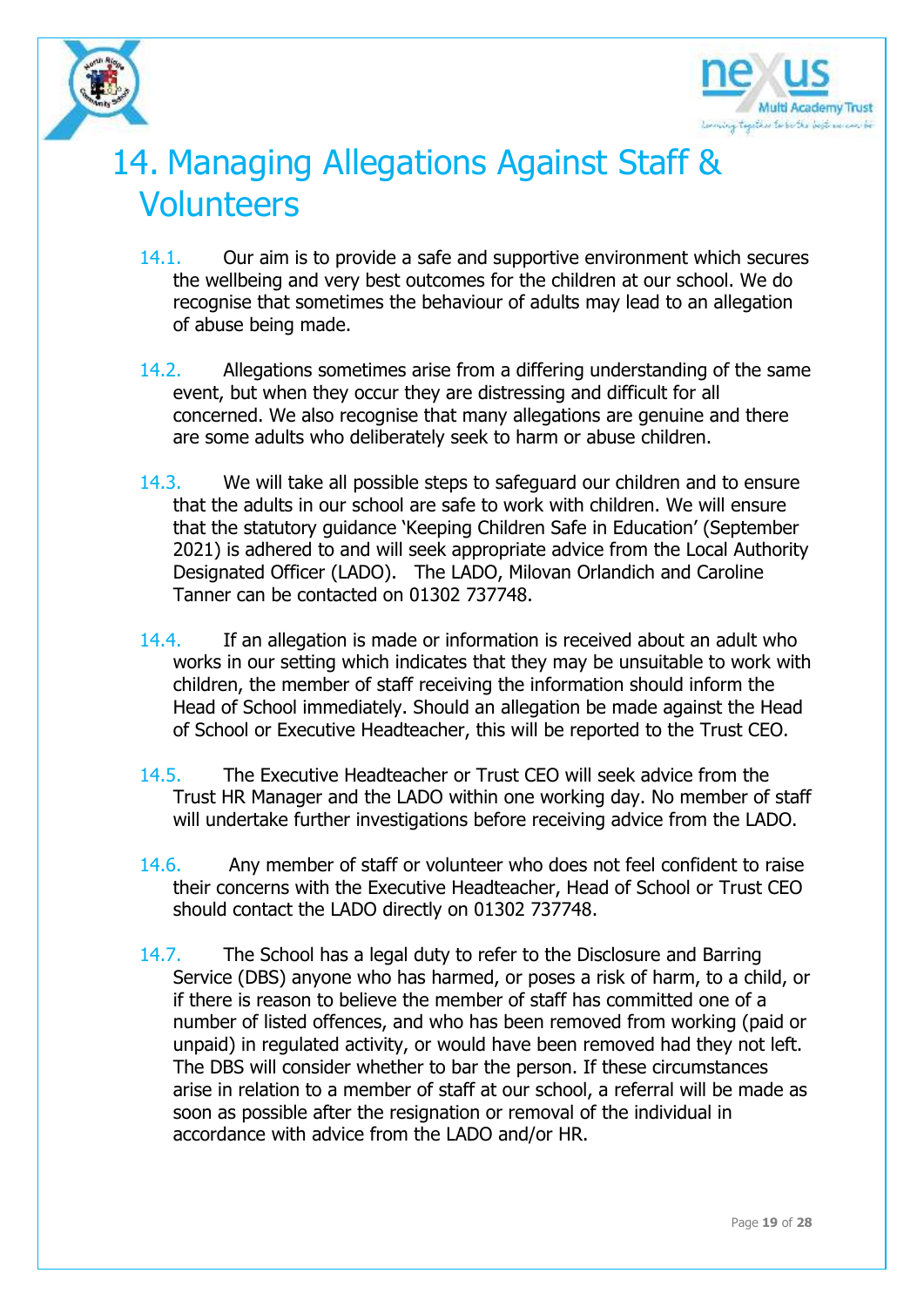



# 15. The Bridge a Multi-Agency Hub of Excellence for 14-19 SEND Students

- 15.1. Identified students, from each of the Nexus Doncaster Academies, will be based at The Bridge from September 2021 (the majority being 16-19 with a small cohort of 14-16 year olds).
- 15.2. The Bridge will serve to offer a progressive 'next step' on from the home school; taking advantage of the local assets and facilities available in the area.
- 15.3. Full responsibility for safeguarding remains with the home school, as per the school's normal safeguarding procedures.
- 15.4. Designated Safeguarding Leads will make regular visits to The Bridge as per the home school's safeguarding monitoring arrangements.

# 16. Relevant Policies

- 16.1. To underpin the values and ethos of our school and our intent to ensure that pupils at our school are appropriately safeguarded the following policies are also included under our safeguarding umbrella:
- **Staff Code of Conduct**
- Anti-Bullying
- Behaviour Including Team Teach & Positive Handling
- **Recruitment & Selection**
- **•** Whistle-blowing
- **Intimate Care**
- **E**-safety
- **Health and Safety including site security**
- **Harassment and discrimination including racial abuse**
- **First aid**
- **-** Data Protection
- Medication in School
- **•** Drugs and Alcohol
- Educational Visits

# 17. Statutory Framework

- 17.1. This policy has been devised in accordance with the following legislation and guidance:
- 'Working Together to Safeguard Children' DfE (July 2018)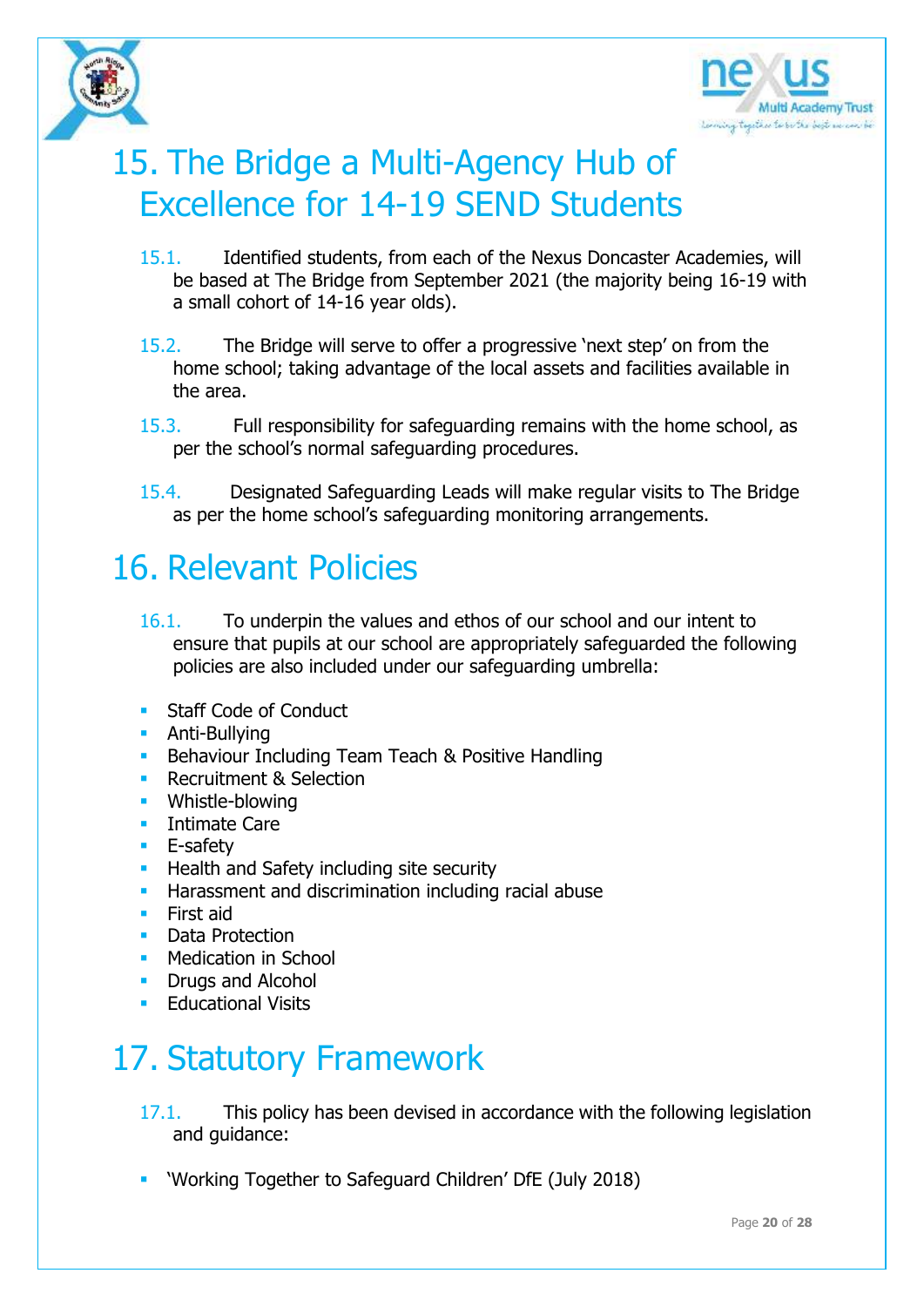



- 'Keeping Children Safe in Education' DfE (September 2021)
- 17.2. It is the responsibility of **every** member of staff, volunteer and regular visitor to our school to ensure that they carry out the requirements of this policy and, at all times, work in a way that will safeguard and promote the welfare of all of the pupils at this school. This includes the responsibility to provide a safe environment in which children can learn.

## 18. Ofsted review into sexual abuse in schools: terms of reference - GOV.UK

- 18.1. Following the launch of the government's investigation into peer-onpeer sexual abuse, Ofsted has published its terms of reference.
- 18.2. This review will look at whether our school have appropriate processes in place to allow pupils to report sexual abuse concerns freely, knowing these will be taken seriously and dealt with swiftly and appropriately.
- 18.3. Responses to Child Reports of sexual violence and sexual harassment are likely to be complex and require difficult professional decisions to be made, often quickly and under pressure. Guidance from the DFE is clear that it does not attempt to provide (nor would it be possible to provide) detailed advice on what we should do in any or every particular case; it provides effective safeguarding practice and principles for us to consider in our decision-making process.
- 18.4. Ultimately, all decisions at North Ridge Community School will be made on a case-by-case basis.
- 18.5. The Designated Safeguarding Lead & Deputy Designated Safeguarding Lead (DSL & DDSL) will take the leading role and will use their professional judgement, supported by other agencies, such as children's social care and the police as required. Some situations are statutorily clear:
- a child under the age of 13 can never consent to any sexual activity
- the age of consent is 16
- **sexual intercourse without consent is rape**
- **F** rape, assault by penetration and sexual assault are defined in law; and
- creating and sharing sexual photos and videos of under-18s is illegal (often referred to as sexting). This includes children making and sharing sexual images and videos of themselves.

18.6. Our basic safeguarding principle is: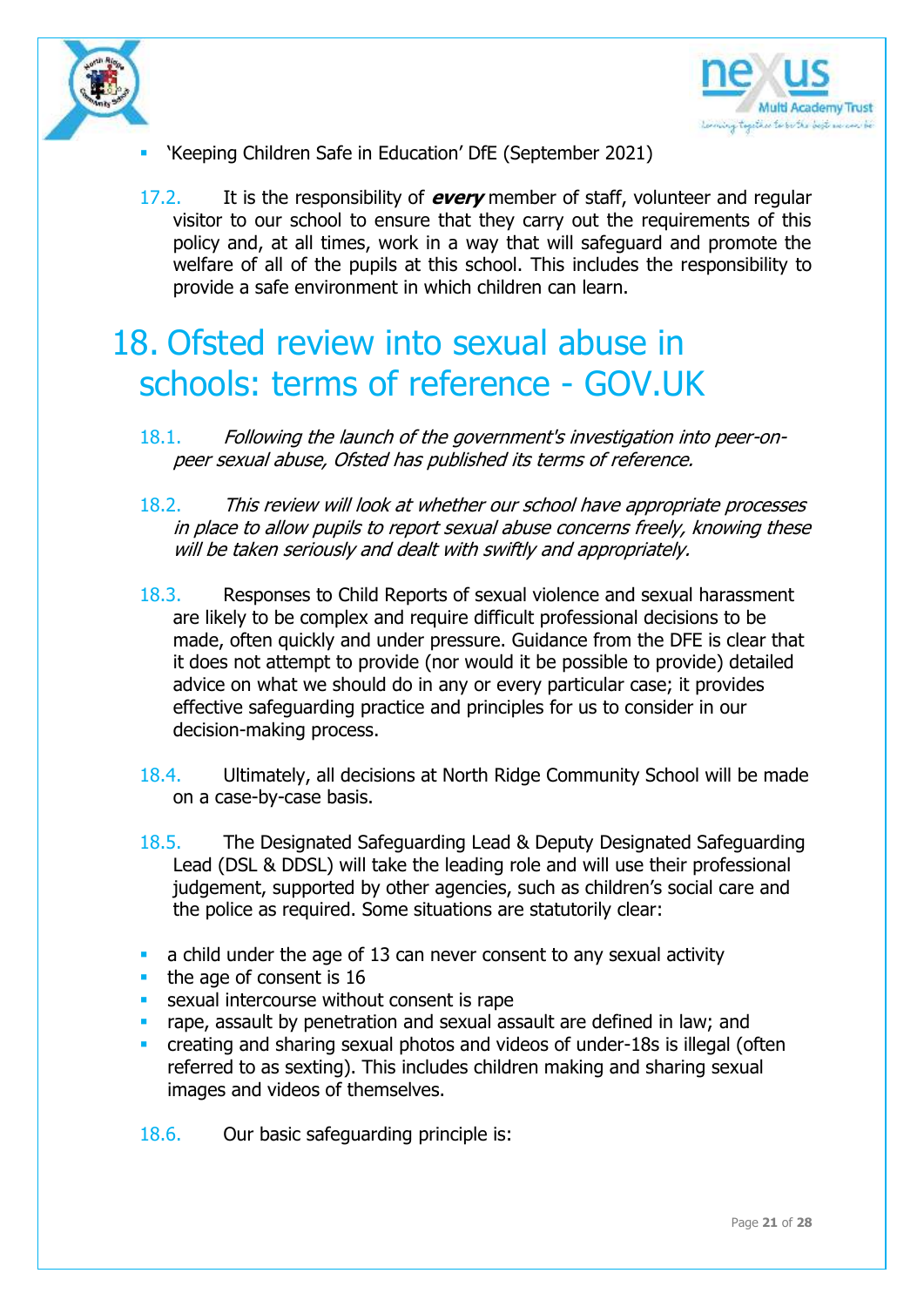



- If a pupil has been harmed, is in immediate danger, or is at risk of harm a referral will be made to children's social care. It may be that we have assessed the situation and believe that a referral is needed without parental knowledge in order to safeguard students involved.
- Once a referral is processed children's social care will consider if early help, section 17 and/or 47 statutory assessments are appropriate
- We will support in an early help assessment, child protection enquiry, strategy discussion and child protection conference.
- We will work closely with the police as rape, assault by penetration and sexual assaults are crimes.

## 19. Responding to reports of sexual violence and sexual harassment online

- 19.1. We are aware that incidents of sexual violence and sexual harassment that occur online (either in isolation or in connection to offline incidents) can introduce a number of complex factors.
- 19.2. These include the potential for the incident to take place across a number of social media platforms and services and for things to move from platform to platform online.
- 19.3. It also includes the potential for the impact of the incident to extend further than our local community (e.g. for images or content to be shared around neighbouring schools/colleges) and for a victim (or alleged perpetrator) to become marginalised and excluded by both online and offline communities.
- 19.4. There is also the strong potential for repeat victimisation in the future if abusive content continues to exist somewhere online.
- 19.5. We will act in accordance and work with relevant agencies if we are made aware that our pupils are using online platforms which in any way jeopardises the safety of other members of our school community.

# 20. Managing the disclosure

- 20.1. We will always do our utmost to ensure that victims are reassured that they are being taken seriously and that they will be supported and kept safe.
- 20.2. In some cases, the victim may not make a direct report or disclosure. For example, a friend may make a report or a member of our school may overhear a conversation that suggests a pupil has been harmed.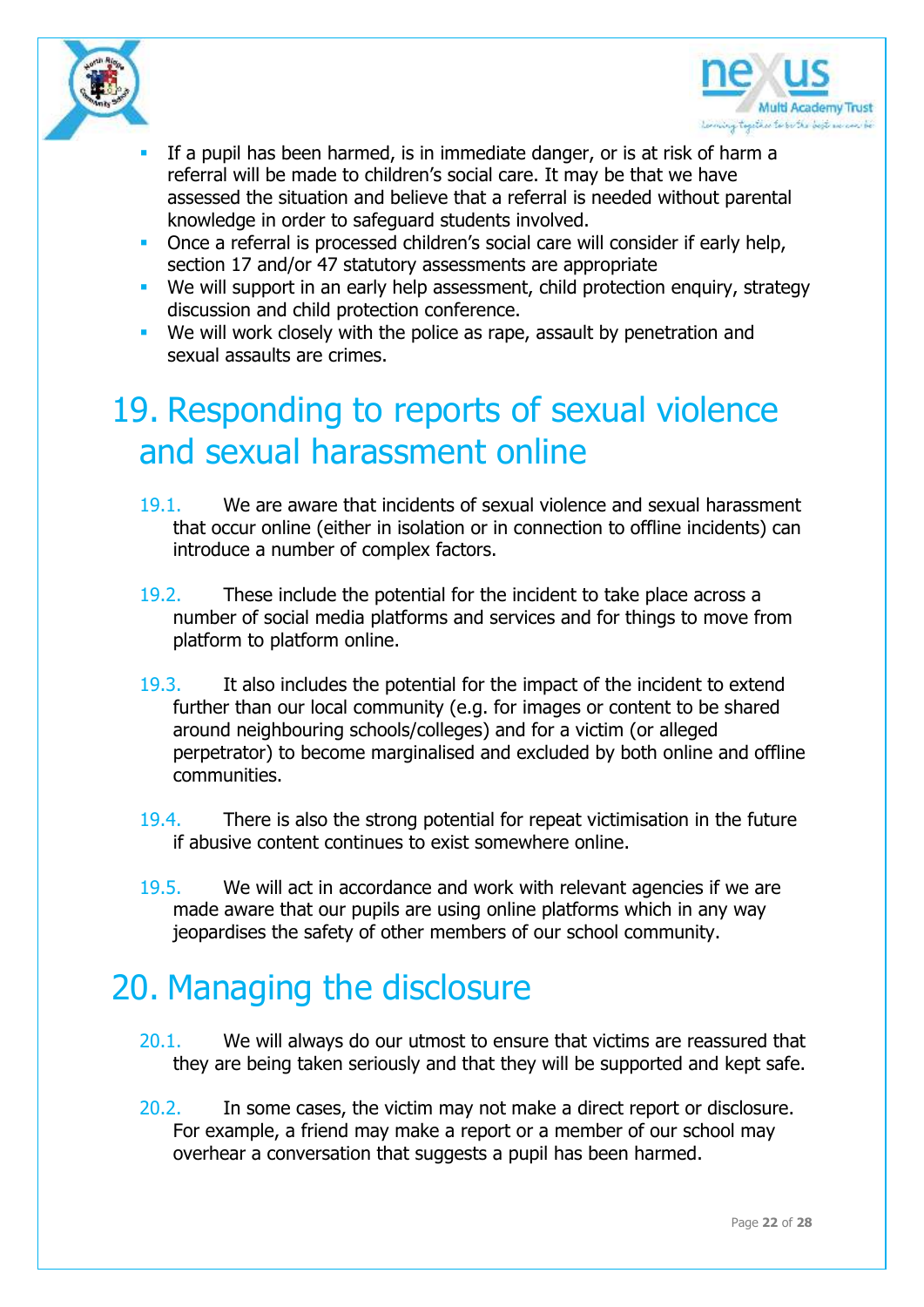



20.3. As with all safeguarding concerns, our staff are trained to follow the school protocol regarding the recognised signs of safety and will speak to the DSL or DDSL. This discussion will be handled sensitively and with the support of children's social care if required.

#### 20.4. **Our safeguarding practice includes:**

- Not promising confidentiality at this initial stage as it is very likely a concern will have to be shared further (for example with the designated safeguarding lead or children's social care) to discuss next steps.
- Only sharing the report with those people who are necessary in order to progress it.
- **EXTED Listening carefully to the pupil, being non-judgmental, being clear about** boundaries and how the disclosure will be progressed, not asking leading questions and only prompting the child where necessary with open questions – where, when, what etc.
- **We make sure to only record the facts as the pupil presents them. The** notes should not reflect the personal opinion of the note taker.
- We are aware that notes of such disclosures could become part of a statutory assessment by children's social care and/or part of a criminal investigation;
- If possible, we aim to manage disclosures with two members of staff present, (preferably one of them being the DSL). However, this might not always be possible
- Informing the designated safeguarding lead (or deputy) as soon as practically possible if the designated safeguarding lead (or deputy) are not involved in the initial disclosure
- Other related issues and wider context. Where incidents and/or behaviours are associated with factors outside the school or occur between children outside the school, we will consider contextual safeguarding. This simply means assessments of children in such cases should consider whether wider environmental factors are present in a child's life that are a threat to their safety and/or welfare.
- Recognise that multi-agency early work is in the best interest for all when placed alongside strong school policies, preventative education and engagement with parents and carers.

## 21. Disclosure

### 21.1. **Confidentiality**

21.1.1. Staff taking a disclosure will never promise confidentiality as it is very likely that it will be in the best interests of the victim to seek advice and guidance from others in order to provide support and engage appropriate agencies., on order to protect pupils and promote the welfare of others pupils within the school setting.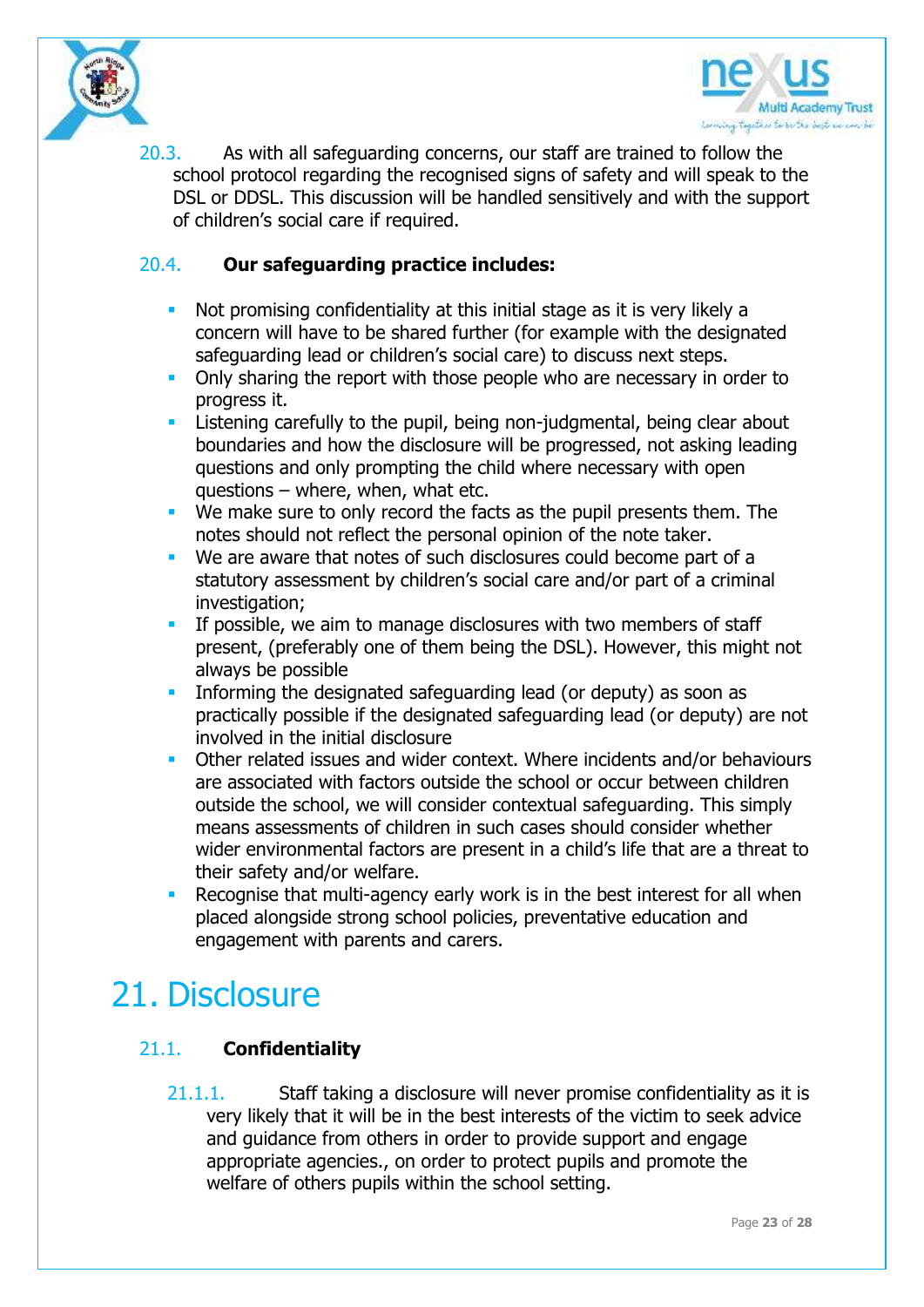



### 21.1.2. The DSL/DDSL will consider the following:

- Parents or carers should normally be informed (unless this would put the victim at greater risk)
- The basic safeguarding principle is: if a child is at risk of harm, is in immediate danger or has been harmed a referral should be made to children's social care
- Rape, assault by penetration and sexual assaults are always crimes
- The starting point is that a referral will be made to MASH
- The wishes of the victim. This is especially important in the context of sexual violence and sexual harassment. Victims should be given as much control as is reasonably possible over decisions regarding how any investigation will be progressed and any support that they will be offered
- The nature of the alleged incident(s), including: might a crime have been committed and consideration of harmful sexual behaviour
- The ages of the pupils involved
- The developmental stages of the pupils involved
- Any power imbalance between the pupils (e.g. is the alleged perpetrator significantly older)
- **If the alleged incident is a one off or a sustained pattern of abuse (where this** may be known)
- **Are there ongoing risks?**

### 21.2. **Anonymity**

- **Where we are aware that an allegation of sexual violence or sexual harassment is** in progress we will be mindful of anonymity, and the criminal process in general so that we can offer support and act appropriately.
- In addition, we will endeavour to do all we can to reasonably protect the anonymity of any pupils involved in any report of sexual violence or sexual harassment. We will carefully consider which staff in our school should know about the report and any support that will be in place for the pupils involved.
- We are however, mindful that if an investigation in ongoing it is not our place to offer guidance and support to the pupils and their families beyond what could reasonably be expected in regards to their education.

### 21.3. **Risk Assessment**

- 21.3.1. When there has been a report of sexual violence, the DSL/DDSL will make an immediate risk and needs assessment. Where there has been a report of sexual harassment, the need for a risk assessment should be considered on a case-by-case basis. The risk and needs assessment should consider:
- The victim
- The alleged perpetrator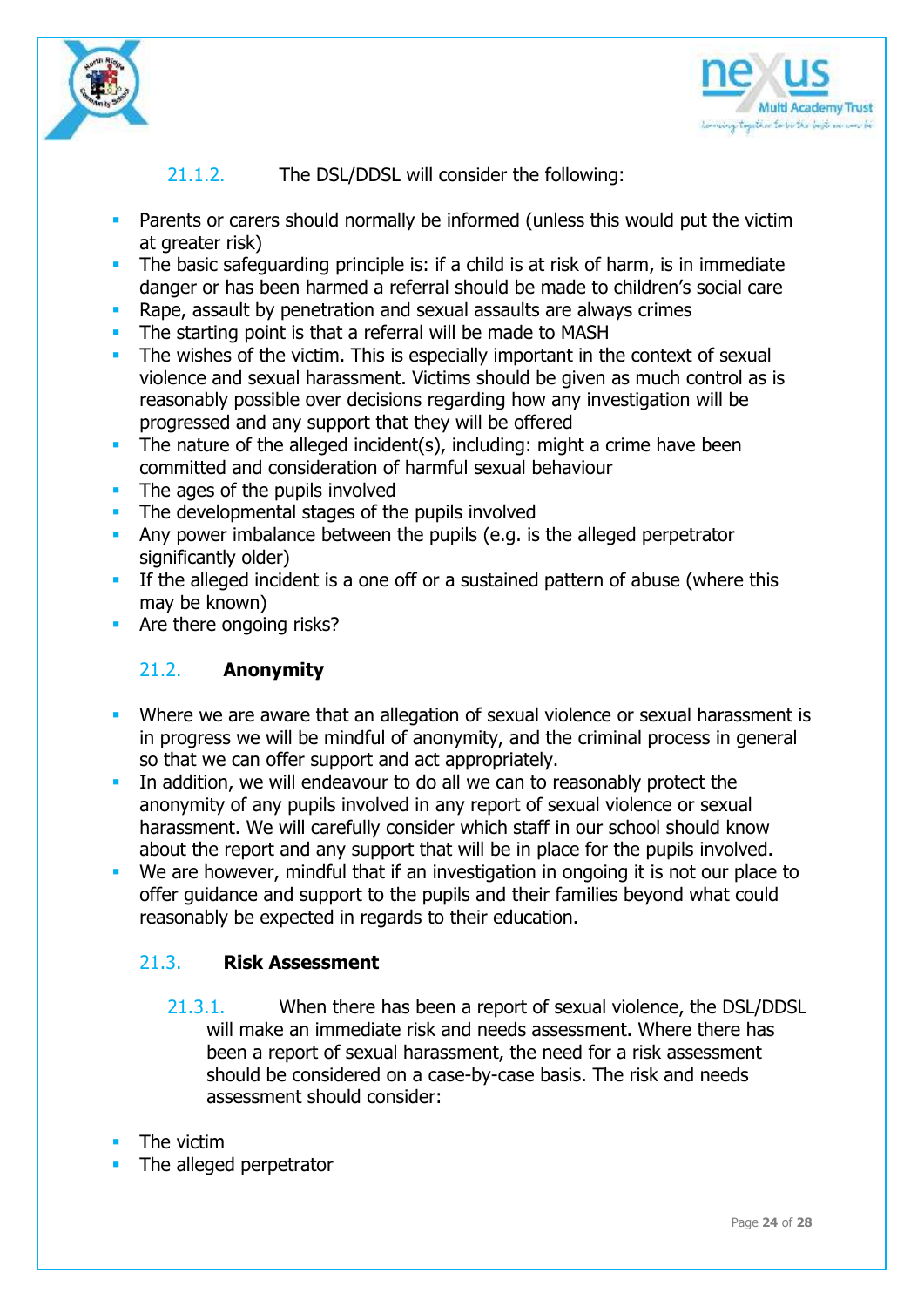



- The other pupils (and, if appropriate, staff) at school. The risk assessments will be recorded (written or electronic) and will be kept under regular review, reflecting any changes in circumstances. At all times, we will be actively considering the risks posed to all our pupils and put adequate measures in place to protect them and keep them safe during school hours. The DSL/DDSL will continue to liaise with children's social care and specialist services as required.
- **Where there has been a report of sexual violence, it is likely that professional risk** assessments by social workers and or sexual violence specialists will be required. Any such professional assessments will be used to inform our approach to supporting and protecting the pupils and updating our own risk assessment.
- Other related issues and wider context. Where incidents and/or behaviours are associated with factors outside the school or occur between pupils outside the school

### 21.4. **Referrals to children's social care**

- Where a child has been harmed, is at risk of harm, or is in immediate danger a likely course of action will be that we make a referral to local children's social care. At the referral to children's social care stage, schools will generally inform parents or carers unless there are compelling reasons not to (if informing a parent or carer is going to put the child at additional risk). Any such decision should be made with the support of children's social care.
- If a referral is made, children's social care will then make enquiries to determine whether any of the children involved are in need of protection or other services.
- Where statutory assessments are appropriate, we will (especially DSL/DDSL) work alongside, and cooperate with, the relevant lead social worker. Collaborative working will help ensure the best possible package of coordinated support is implemented for the victim and, where appropriate, the alleged perpetrator and any other children that require support.
- We do not need to wait for the outcome (or even the start) of a children's social care investigation before protecting the victim and other children in the school.
- It will be important for us to work closely with children's social care (and other agencies as required) to ensure any actions we take do not jeopardise a statutory investigation. The risk assessment will help inform all of our decisions.
- In some cases, children's social care will review the evidence and decide a statutory intervention is not appropriate. The school (generally led by the DSL/DDSL) will refer again if we believe the child remains in immediate danger or at risk of harm. If a statutory assessment is not appropriate, we will consider other support mechanisms such as specialist support and pastoral support

### 21.5. **Managing any delays in the criminal process**

 There may be delays in any case that is being progressed through the criminal justice system. North Ridge Community School will not wait for the outcome (or even the start) of a police investigation before protecting the victim, alleged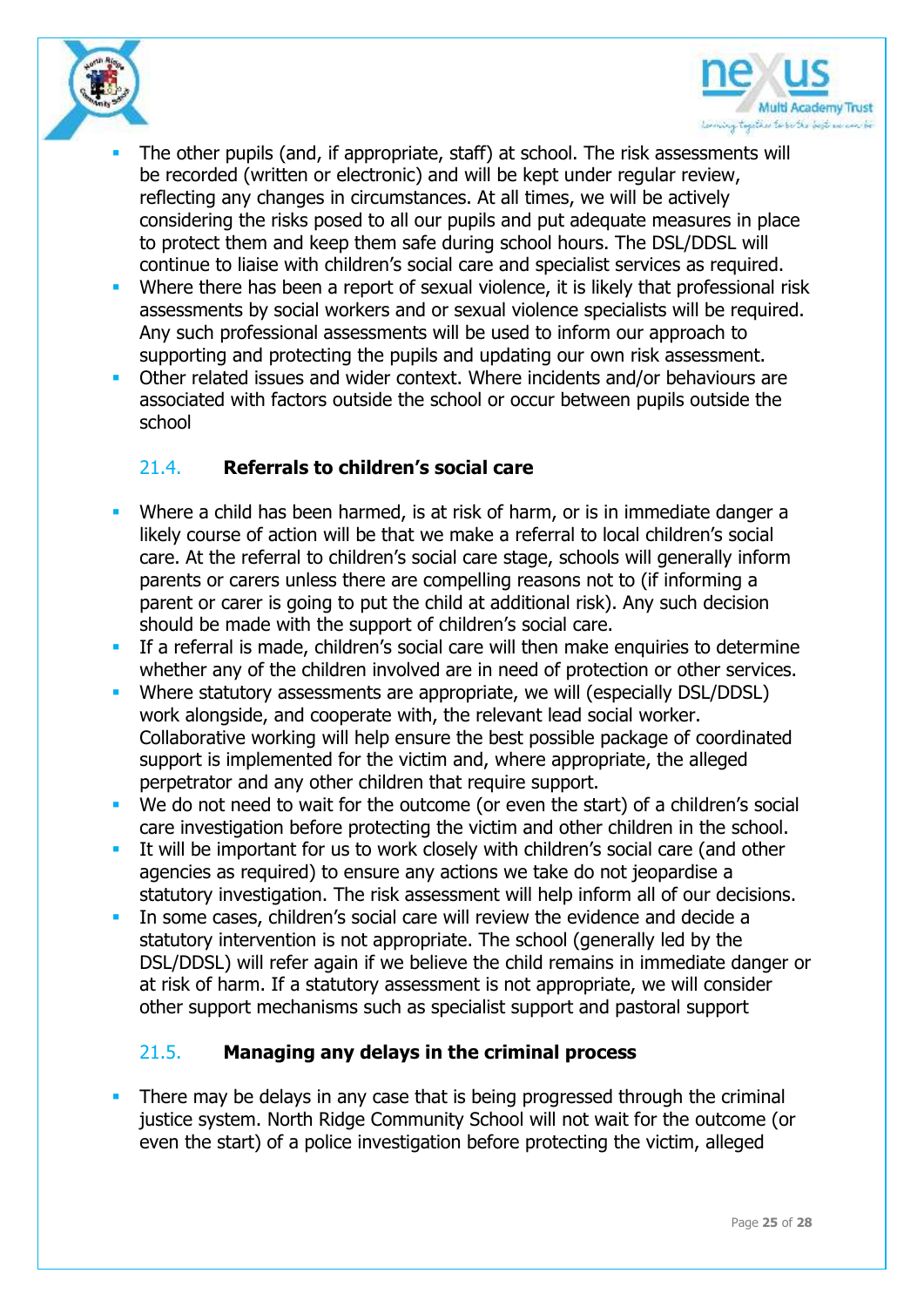



perpetrator and other children in the school. The risk assessment will help inform any decision.

- **Considering any disciplinary action against the alleged perpetrator whilst an** investigation is ongoing is discussed below in the alleged perpetrator section.
- Whilst protecting children and/or taking any disciplinary measures against the alleged perpetrator, it will be important for the designated safeguarding lead (or a deputy) to work closely with the police (and other agencies as required), to ensure any actions the school takes do not jeopardise the police investigation.

### 21.6. **The end of the criminal process**

- If a child is convicted or receives a caution for a sexual offence, the school will update its risk assessment, ensure relevant protections are in place for all the children at the school and, if it has not already, and consider any suitable action in light of our behaviour policy.
- If the perpetrator remains in school, we will be very clear as to our expectations regarding the perpetrator now they have been convicted or cautioned. This could include expectations regarding their behaviour and any restrictions we think are reasonable and proportionate with regard to the perpetrator's timetable and movement around the school.
- Our risk assessment will continue to be revisited and revised where necessary. Any conviction (even with legal anonymity reporting restrictions) is potentially going to generate interest among other students in the school. We will do our utmost to ensure that the victim and alleged perpetrator remain protected, especially from any bullying or harassment (including online).
- Where cases are classified as "no further action" (NFA'd) by the police or Crown Prosecution Service, or where there is a not guilty verdict, we will continue to offer support to the victim and the alleged perpetrator for as long as is necessary. The fact that an allegation cannot be substantiated does not necessarily mean that it was unfounded. We will discuss any decisions with the victim in this light and continue to offer support in order for them to access their education.
- The alleged perpetrator is also likely to require ongoing support for what will have likely been a difficult experience.

### 21.7. **Ongoing Support**

#### 21.7.1. **We will:**

- **Consider the age and the developmental stage of the victim, the nature of the** allegations and the potential risk of further abuse.
- Make certain the needs and wishes of the victim are paramount (along with protecting the student) in any response. It is important that they feel in as much control of the process as is reasonably possible. Wherever possible, the victim, if they wish, should be able to continue in their normal routine. Overall, the priority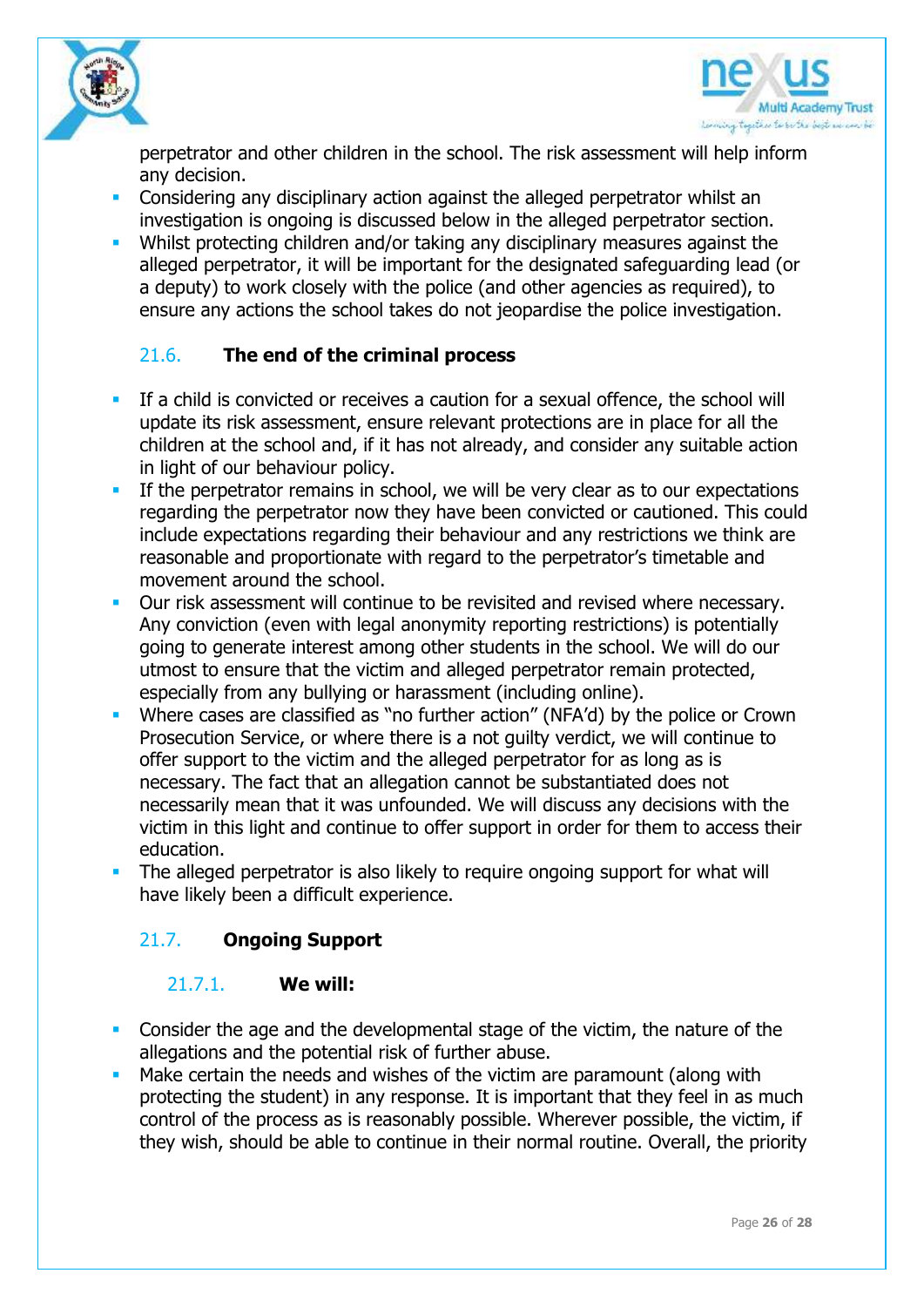



should be to make the victim's daily experience as normal as possible, and that school is a safe space for them.

- Make certain the victim is not made to feel they are the problem for making a report or made to feel ashamed for making a report.
- **Look to provide a physical space for victims to withdraw and avoid any action** that would have the effect of isolating the victim, in particular from supportive peer groups
- Maintain arrangements to protect and support the victim for a long time. We will do our best to continue to support this need and will continue to work with children's social care and other agencies as required.
- Do all we can to reasonably protect the victim from bullying and harassment as a result of any report they have made in accordance with our Bullying Policy.
- Give all the necessary support for the victim to remain in school
- **Offer support from our Family Support Team where required**
- Sign post to counselling services where required

### 21.8. **Ongoing Considerations**

- Where there is a criminal investigation into sexual assault the alleged perpetrator will not be educated in same classes with the victim.
- We will consider how best to keep the victim and perpetrator at a reasonable distance apart on school premises and on transport to and from school

### 21.9. **Safeguarding and supporting the alleged perpetrator**

- North Ridge Community School recognises that whilst safeguarding the victim (and wider student body) we need to provide education to the alleged perpetrator.
- Advice will be taken, as appropriate, from children's social care and specialist services.
- If it is the case that the alleged perpetrator is moved to another educational institution (for any reason), then we will ensure that the new educational institution is made aware of any ongoing support needs.

### 21.10. **What we do in school to educate our children against harmful sexual behaviours**

- 21.10.1. We have a planned programme of evidence-based content delivered through the RSHE curriculum and assemblies. Our programme is developed to be age and stage of development appropriate, and tackles such issues as:
- **Healthy and respectful relationships, including information on consent**
- **What respectful behaviour looks like**
- Gender roles, stereotyping, equality
- **Body confidence and self-esteem**